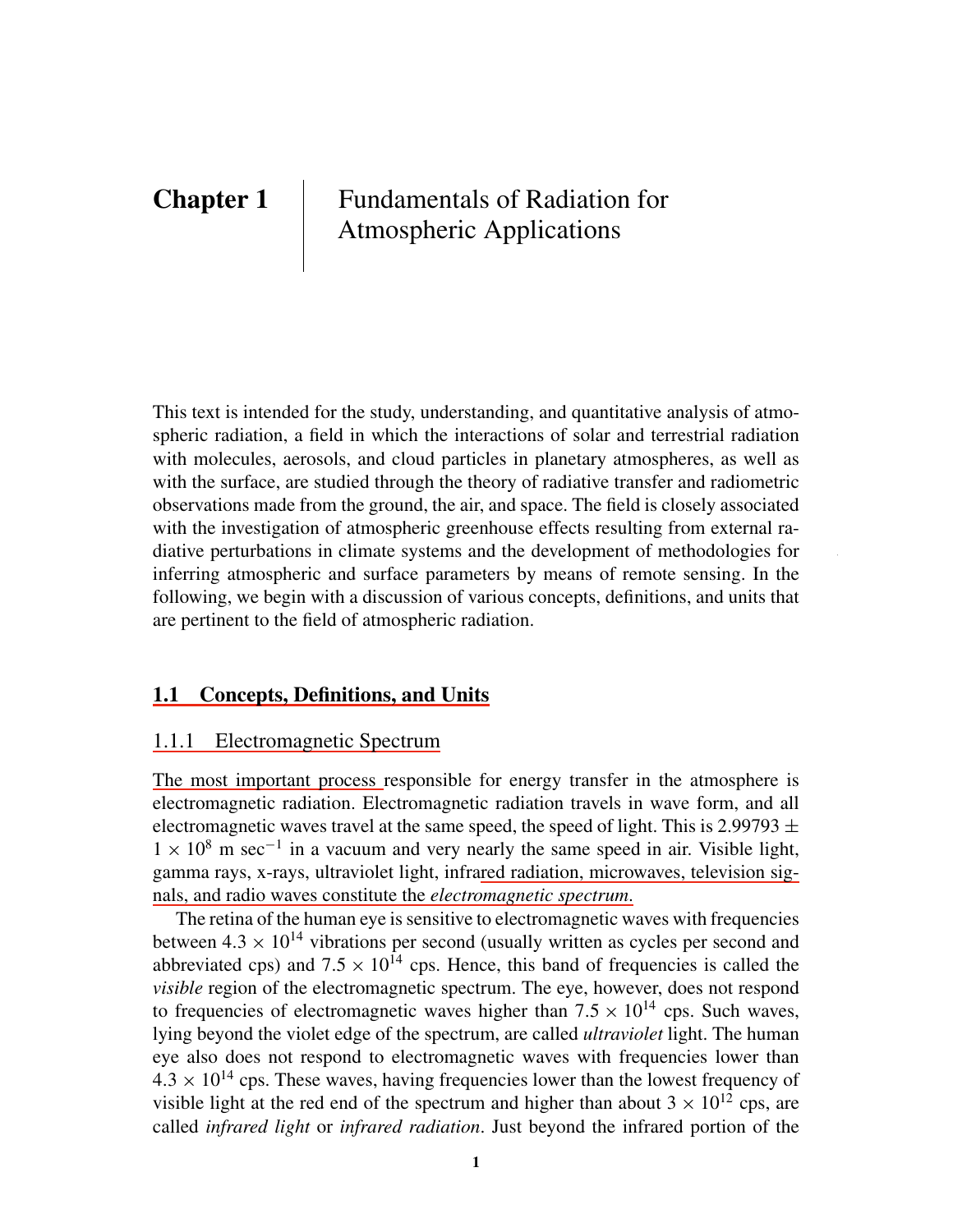### 2 **1 Fundamentals of Radiation for Atmospheric Applications**

spectrum are *microwaves*, which cover the frequencies from about  $3 \times 10^{10}$  cps to  $3 \times 10^{12}$  cps. The most significant spectral regions associated with radiative energy transfer in planetary atmospheres lie between ultraviolet light and microwaves.

The *x-ray* region of the electromagnetic spectrum consists of waves with frequencies ranging from about  $3 \times 10^{16}$  cps to  $3 \times 10^{18}$  cps, and is adjacent to the ultraviolet region in the spectrum. The *gamma-ray* region of the spectrum has the highest frequencies of all, ranging upward from about  $3 \times 10^{19}$  cps. *Radio* waves have the lowest frequencies in the spectrum, extending downward from about  $3 \times 10^5$  cps.

Electromagnetic waves are often described in terms of their wavelength rather than their frequency. The following general formula connects frequency  $\tilde{v}$  and wavelength λ:

$$
\lambda = c/\tilde{\nu},\tag{1.1.1}
$$

where *c* represents the speed of light in a vacuum. It is conventional to use micrometers ( $\mu$ m; 1  $\mu$ m = 10<sup>-4</sup> cm) to denote the wavelengths of radiation from the sun. Other units, known as nanometers (nm; 1 nm =  $10^{-7}$  cm =  $10^{-3}$   $\mu$ m) and angstroms (Å; 1 Å =  $10^{-4} \mu$ m), have also been frequently used, particularly for ultraviolet radiation. Equation (1.1.1) is valid for any type of wave and is not restricted to electromagnetic waves. It is customary to use wavenumber  $\nu$  to describe the characteristics of infrared radiation. It is defined by

$$
\nu = \tilde{\nu}/c = 1/\lambda. \tag{1.1.2}
$$

Thus, a 10 micrometer ( $\mu$ m) wavelength is equal to a 1000 cm<sup>-1</sup> wavenumber. In the microwave region, however, a frequency unit called gigahertz (GHz) is commonly used. One GHz is equal to  $10^9$  cycles per second. It follows that 1 cm is equivalent to 30 GHz. Figure 1.1 shows the complete electromagnetic spectrum along with each region's corresponding frequency, wavenumber, and wavelength.

# 1.1.2 Solid Angle

The analysis of a radiation field often requires the consideration of the amount of radiant energy confined to an element of solid angle. A solid angle is defined as the ratio of the area  $\sigma$  of a spherical surface intercepted at the core to the square of the radius, *r*, as indicated in Fig. 1.2. It can be written as

$$
\Omega = \sigma/r^2. \tag{1.1.3}
$$

Units of solid angle are expressed in terms of the steradian (sr). For a sphere whose surface area is  $4\pi r^2$ , its solid angle is  $4\pi$  sr.

To obtain a differential elemental solid angle, we construct a sphere whose central point is denoted as *O*. Assuming a line through point *O* moving in space and intersecting an arbitrary surface located at a distance *r* from point *O*, then as is evident from Fig. 1.3, the differential area in polar coordinates is given by

$$
d\sigma = (r d\theta)(r \sin \theta \, d\phi). \tag{1.1.4}
$$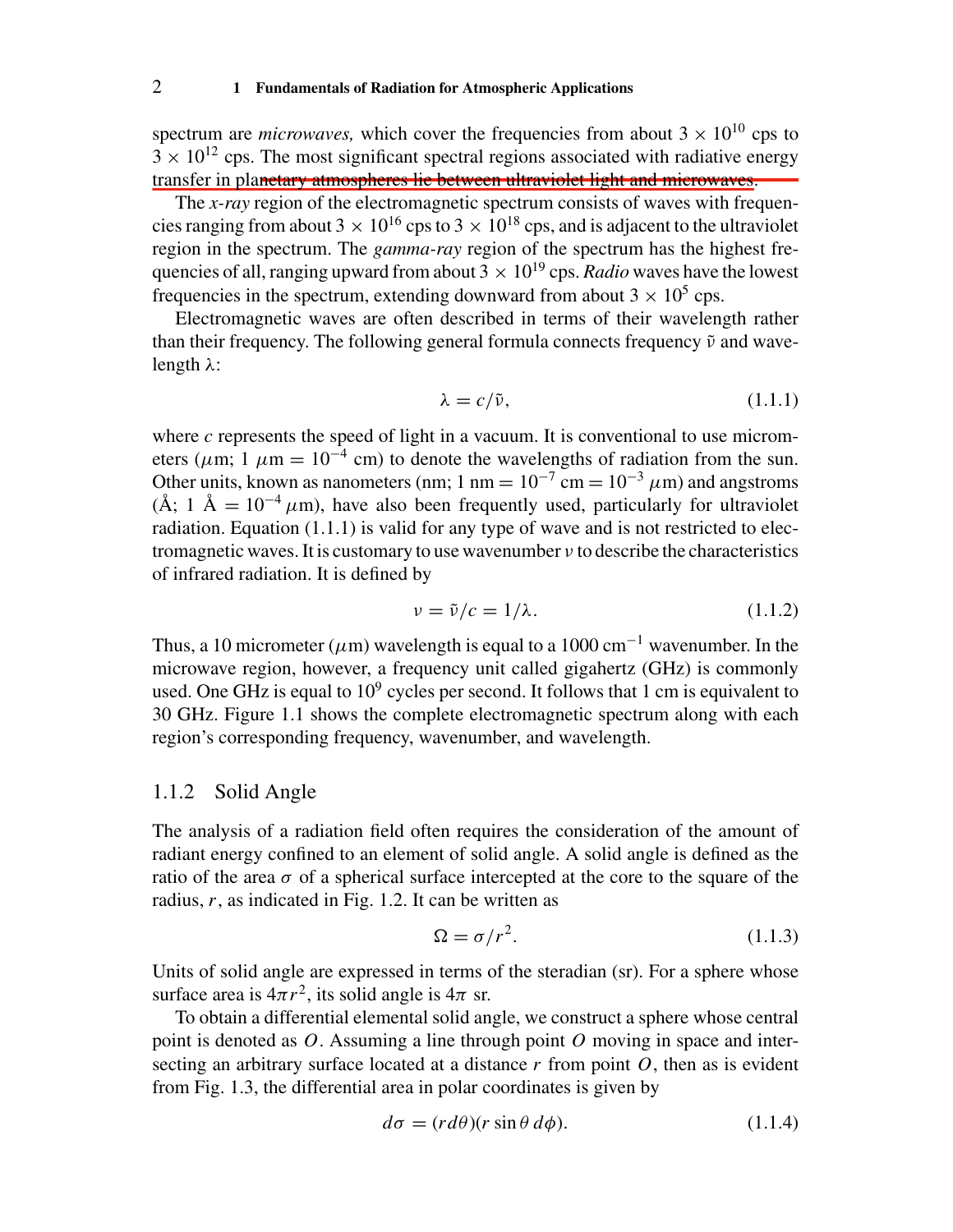| Violet 0.4um<br>Purple<br>Blue<br>Green<br>Yellow<br>Orange<br>$0.7 \mu m$<br>Red | Name of<br>region        | Wavelength<br>$(\mu m)$         | Frequency<br>(GHz) | Wavenumber<br>$(cm^{-1})$ |
|-----------------------------------------------------------------------------------|--------------------------|---------------------------------|--------------------|---------------------------|
|                                                                                   | Gamma<br>rays            | $10^{-5}$                       | $3 \times 10^{10}$ | 10 <sup>9</sup>           |
|                                                                                   | X rays                   | $10^{-2}$                       | $3 \times 10^7$    | 10 <sup>6</sup>           |
|                                                                                   | Ultraviolet              | $3 \times 10^{-1}$              | 10 <sup>6</sup>    | $0.33 \times 10^5$        |
|                                                                                   | Visible                  |                                 |                    |                           |
|                                                                                   | Infrared                 | $\mathbf{1}$<br>10 <sup>3</sup> | $3 \times 10^2$    | $10^4$<br>$10$            |
|                                                                                   | Microwaves               | $10^4$ (1cm)                    | $3 \times 10^1$    | 1                         |
|                                                                                   | Spacecraft               | 10 <sup>6</sup>                 | $3 \times 10^{-1}$ | $10^{-2}$                 |
|                                                                                   | Television & FM          | $10^7$                          | $3 \times 10^{-2}$ | $10^{-3}$                 |
|                                                                                   | Shortwave                | 10 <sup>8</sup>                 | $3 \times 10^{-3}$ | $10^{-4}$                 |
|                                                                                   | <b>AM</b><br>Radio waves | $10^9$                          | $3 \times 10^{-4}$ | $10^{-5}$                 |

**Figure 1.1** The electromagnetic spectrum in terms of wavelength in  $\mu$ m, frequency in GHz, and wavenumber in cm−1.



**Figure 1.2** Definition of a solid angle  $\Omega$ , where  $\sigma$  denotes the area and *r* is the distance.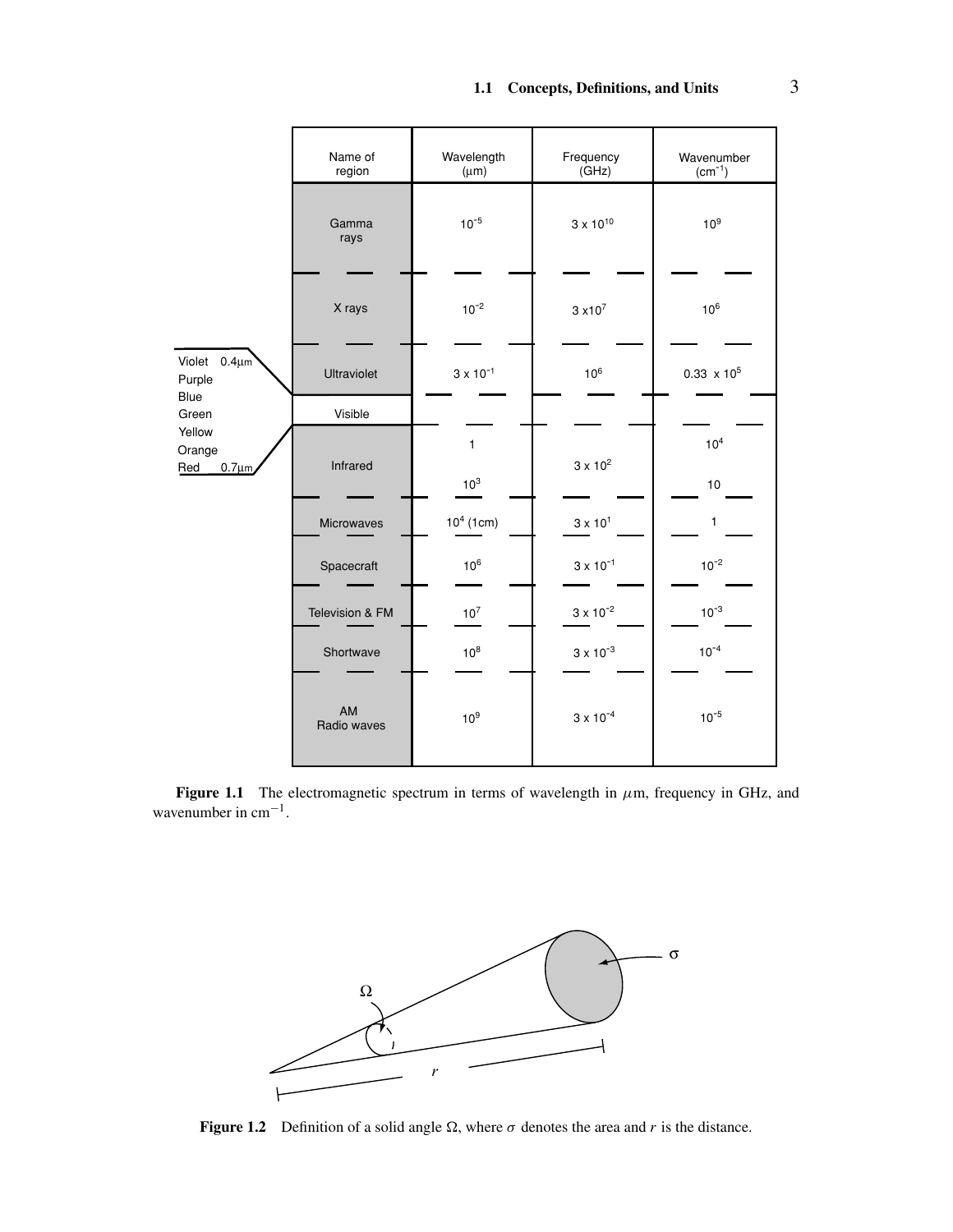

**Figure 1.3** Illustration of a differential solid angle and its representation in polar coordinates. Also shown for demonstrative purposes is a pencil of radiation through an element of area *d A* in directions confined to an element of solid angle  $d\Omega$ . Other notations are defined in the text.

Hence, the differential solid angle is

$$
d\Omega = d\sigma/r^2 = \sin\theta \, d\theta \, d\phi,\tag{1.1.5}
$$

where  $\theta$  and  $\phi$  denote the zenith and azimuthal angles, respectively, in polar coordinates.

#### 1.1.3 Basic Radiometric Quantities

Consider the differential amount of radiant energy  $dE<sub>\lambda</sub>$  in a time interval dt and in a specified wavelength interval,  $\lambda$  to  $\lambda + d\lambda$ , which crosses an element of area *d A* depicted in Fig. 1.3, in directions confined to a differential solid angle, which is oriented at an angle  $\theta$  to the normal of  $dA$ . This energy is expressed in terms of the specific intensity  $I_{\lambda}$  by

$$
dE_{\lambda} = I_{\lambda} \cos \theta \, dA \, d\Omega \, d\lambda \, dt,\tag{1.1.6}
$$

where  $\cos \theta dA$  denotes the effective area at which the energy is being intercepted. Equation (1.1.6) defines the *monochromatic intensity* (or *radiance*) in a general way as follows:

$$
I_{\lambda} = \frac{dE_{\lambda}}{\cos \theta \, d\Omega \, d\lambda \, dt \, dA}.
$$
 (1.1.7)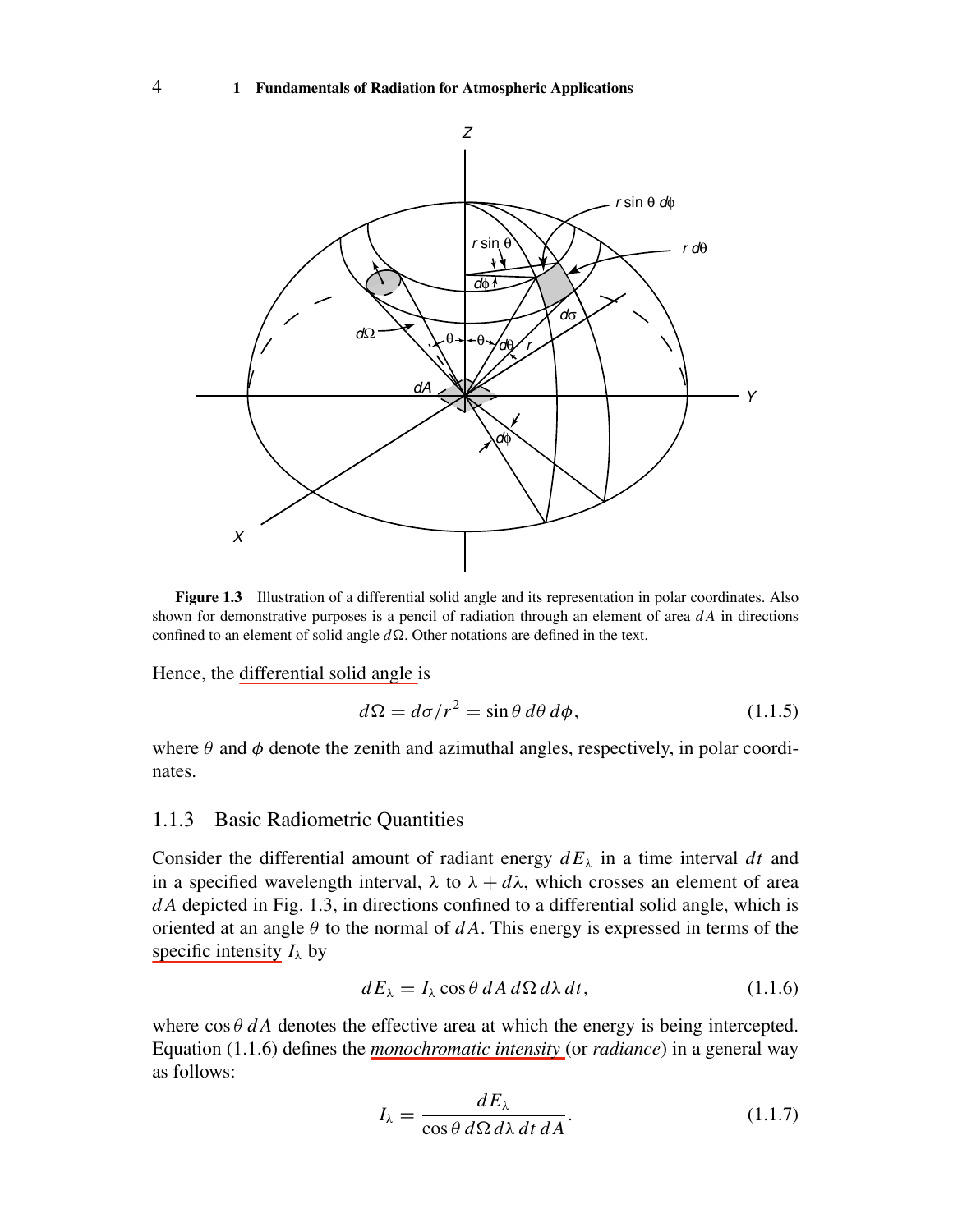Thus, the intensity is in units of energy per area per time per wavelength and per steradian. It is evident that the intensity implies a directionality in the radiation stream. Commonly, the intensity is said to be confined in a pencil of radiation.

The *monochromatic flux density* or the *monochromatic irradiance* of radiant energy is defined by the normal component of  $I_{\lambda}$  integrated over the entire hemispheric solid angle and may be written as

$$
F_{\lambda} = \int_{\Omega} I_{\lambda} \cos \theta \, d\Omega. \tag{1.1.8}
$$

In polar coordinates, we write

$$
F_{\lambda} = \int_0^{2\pi} \int_0^{\pi/2} I_{\lambda}(\theta, \phi) \cos \theta \sin \theta \, d\theta \, d\phi. \tag{1.1.9}
$$

For isotropic radiation (i.e., if the intensity is independent of the direction), the monochromatic flux density is then

$$
F_{\lambda} = \pi I_{\lambda}.
$$
\n<sup>(1.1.10)</sup>

The total flux density of radiant energy, or irradiance, for all wavelengths (energy per area per time), can be obtained by integrating the monochromatic flux density over the entire electromagnetic spectrum:

$$
F = \int_0^\infty F_\lambda \, d\lambda. \tag{1.1.11}
$$

Moreover, the total flux  $f$ , or radiant power *W* (energy per time), is defined by

$$
f = \int_{A} F \, dA. \tag{1.1.12}
$$

The monochromatic flux density in the frequency domain may be written in the form

$$
F_{\tilde{\nu}} = \frac{dF}{d\tilde{\nu}}.\tag{1.1.13}
$$

From the relationship between wavelength and frequency denoted in Eq. (1.1.1), we have

$$
F_{\tilde{\nu}} = -(\lambda^2/c)F_{\lambda}.\tag{1.1.14}
$$

Likewise, the intensity in wavelength and frequency domains is connected by

$$
I_{\tilde{\nu}} = -(\lambda^2/c)I_{\lambda}.
$$
\n(1.1.15)

A similar relation between the monochromatic flux density, or intensity, in wavenumber and wavelength (or frequency) domains may be expressed by means of Eq. (1.1.2).

When the flux density or the irradiance is from an emitting surface, the quantity is called the *emittance*. When expressed in terms of wavelength, it is referred to as the *monochromatic emittance*. The intensity or the radiance is also called the *brightness* or *luminance* (photometric brightness). The total flux from an emitting surface is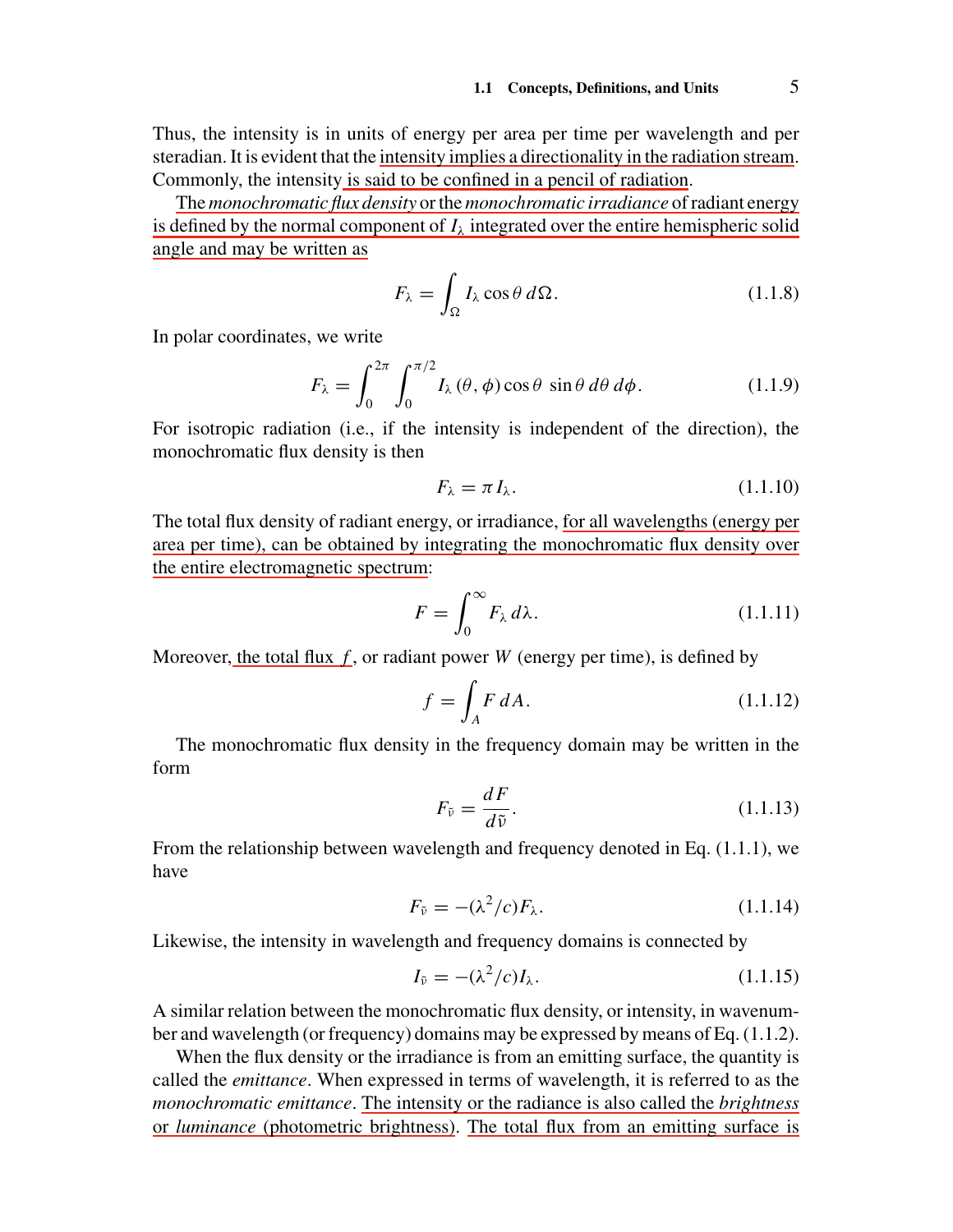| Symbol         | Quantity                                       | Dimension <sup><math>a</math></sup> | Unit <sup><math>b</math></sup>                                                           |
|----------------|------------------------------------------------|-------------------------------------|------------------------------------------------------------------------------------------|
| E              | Energy                                         | $MI^{2}T^{-2}$                      | Joule $(J)$                                                                              |
|                | Flux (luminosity)                              | $ML^{2}T^{-3}$                      | Joule per second $(J \sec^{-1}, W)$                                                      |
| $\overline{F}$ | Flux density (irradiance)<br>Emittance         | $MT^{-3}$                           | Joule per second per square meter<br>$(W m^{-2})$                                        |
|                | Intensity (radiance)<br>Brightness (luminance) | $MT^{-3}$                           | Joule per second per square meter<br>per steradian (W m <sup>-2</sup> sr <sup>-1</sup> ) |

**Table 1.1** Symbols, Dimensions, and Units of Various Radiometric Quantities

*aM* is mass, *L* is length, and *T* is time.

*b*<sup>1</sup> watt (W) = 1 J sec<sup>-1</sup>.

often called *luminosity*. The basic radiometric quantities are summarized in Table 1.1, along with their symbols, dimensions, and units.

### 1.1.4 Concepts of Scattering and Absorption

Most of the light that reaches our eyes comes not directly from its source but indirectly through the process of *scattering*. We see diffusely scattered sunlight when we look at clouds or at the sky. Land and water surfaces and the objects surrounding us are visible through the light that they scatter. An electric lamp does not send us light directly from the luminous filament but usually glows with the light that has been scattered by the glass bulb. Unless we look directly at a light source, such as the sun, a flame, or an incandescent filament with a clear bulb, we see light that has been scattered. In the atmosphere, we see many colorful examples of scattering generated by molecules, aerosols, and clouds containing water droplets and ice crystals. Blue sky, white clouds, and magnificent rainbows and halos, to name a few, are all optical phenomena produced by scattering. Scattering is a fundamental physical process associated with light and its interaction with matter. It occurs at all wavelengths throughout the entire electromagnetic spectrum.

Scattering is a physical process by which a particle in the path of an electromagnetic wave continuously abstracts energy from the incident wave and reradiates that energy in all directions. Therefore, the particle may be thought of as a point source of the scattered energy. In the atmosphere, the particles responsible for scattering range in size from gas molecules (∼10−<sup>4</sup> *<sup>µ</sup>*m) to aerosols (∼<sup>1</sup> *<sup>µ</sup>*m), water droplets (∼10 *µ*m), ice crystals (∼100 *µ*m), and large raindrops and hail particles (∼1 cm). The effect of particle size on scattering is inferred by a physical term called the *size parameter*. For a spherical particle, it is defined as the ratio of the particle circumference to the incident wavelength,  $\lambda$ ; i.e.,  $x = 2\pi a/\lambda$ , where *a* is the particle radius. If *x* ≪ 1, the scattering is called *Rayleigh scattering*. An excellent example of this case is the scattering of visible light  $(0.4-0.7 \mu m)$  by atmospheric molecules, leading to the explanation of blue sky and sky polarization to be discussed in Chapter 3. For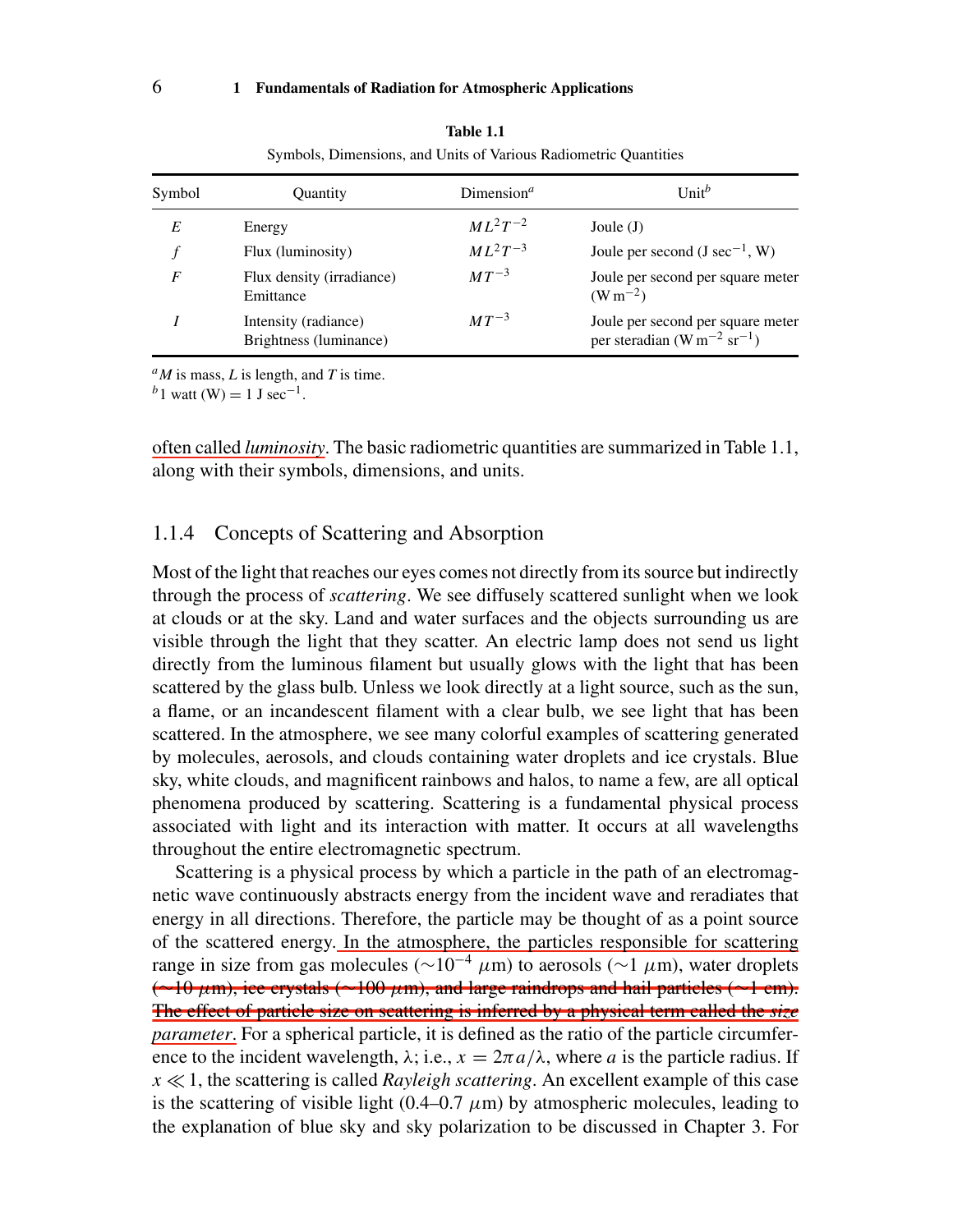

**Figure 1.4** Demonstrative angular patterns of the scattered intensity from spherical aerosols of three sizes illuminated by the visible light of 0.5  $\mu$ m: (a) 10<sup>-4</sup>  $\mu$ m, (b) 0.1  $\mu$ m, and (c) 1  $\mu$ m. The forward scattering pattern for the  $1 \mu$ m aerosol is extremely large and is scaled for presentation purposes.

particles whose sizes are comparable to or larger than the wavelength, i.e.,  $x \ge 1$ , the scattering is customarily referred to as *Lorenz–Mie scattering*. The mathematical theory of Lorenz–Mie scattering for spherical particles will be presented in Chapter 5. Figure 1.4 illustrates the scattering patterns of spherical aerosols of size 10−4, 0.1, and 1  $\mu$ m illuminated by a visible light of 0.5  $\mu$ m. A small particle tends to scatter light equally in the forward and backward directions. When the particle becomes larger, the scattered energy becomes increasingly concentrated in the forward direction with increasingly complex scattering features. Because of the spherical symmetry with respect to the incoming light beam, the scattering patterns for other planes are the same as the ones presented in Fig. 1.4. The scattering of sunlight by spherical cloud droplets and raindrops produces the magnificent rainbows and glory that we see in our daily life.

*In situ* observations and electronic microscopic photography have shown that aerosols in the atmosphere, such as minerals, soot, and even oceanic particles, exhibit a wide variety of shapes ranging from quasi-spherical to highly irregular geometric figures with internal structure. The shape and size of ice crystals are governed by temperature and supersaturation, but they generally have a basic hexagonal structure. In the atmosphere, if ice crystal growth involves collision and coalescence, the crystal's shape can be extremely complex. Recent observations based on aircraft optical probes and replicator techniques for widespread midlatitude, tropical, arctic, and contrail cirrus show that these clouds are largely composed of ice crystals in the shape of bullet rosettes, solid and hollow columns, plates, and aggregates, and ice crystals with irregular surfaces with sizes ranging from a few micrometers to thousands of micrometers. The scattering of sunlight by some of the defined ice crystals produces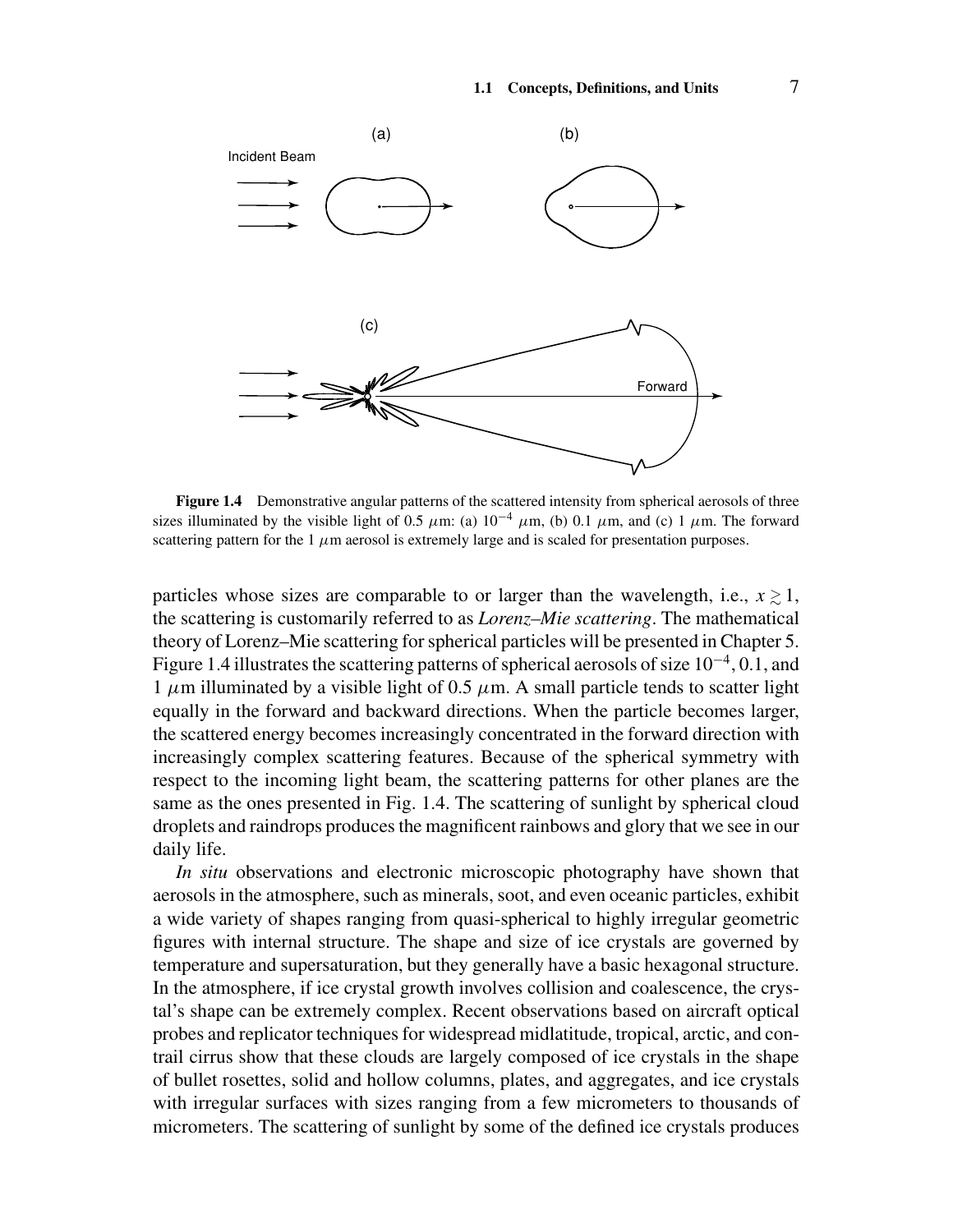

**Figure 1.5** Multiple scattering process involving first (*P*), second (*Q*), and third (*R*) order scattering in the direction denoted by **d.**

fascinating optical phenomena including  $22^\circ$  and  $46^\circ$  halos, sundogs, and numerous arcs and bright spots. Light scattering by nonspherical and inhomogeneous particles, a contemporary research subject, will be covered in Chapter 5, which presents a combination of geometric ray-tracing and numerical solution approaches.

In atmospheric scattering, it is generally assumed that the light scattered by molecules and particulates has the same frequency (or wavelength) as the incident light. It is noted, however, that high-energy laser light can produce phenomena such as Raman scattering in shift frequencies, which can be employed for the remote sensing of water vapor. Atmospheric molecules and particulates are separated widely enough so that each particle scatters light in exactly the same way as if all other particles did not exist. This is referred to as *independent scattering*. The assumption of independent scattering greatly simplifies the problem of light scattering by a collection of particles, because it allows the use of energy quantity instead of electric field in the analysis of the propagation of electromagnetic waves in planetary atmospheres.

In a scattering volume, which contains many particles, each particle is exposed to, and also scatters, the light that has already been scattered by other particles. To demonstrate this concept we refer to Fig. 1.5. A particle at position *P* removes the incident light by scattering just once, i.e., single scattering, in all directions. Meanwhile, a portion of this scattered light reaches the particle at position *Q*, where it is scattered again in all directions. This is called *secondary scattering*. Likewise, a subsequent third-order scattering involving the particle at position *R* takes place. Scattering more than once is called *multiple scattering*. It is apparent from Fig. 1.5 that some of the incident light that has been first scattered away from direction **d** may reappear in this direction by means of multiple scattering. Multiple scattering is an important process for the transfer of radiant energy in the atmosphere, especially when aerosols and clouds are involved. Chapter 6 deals with the theory of multiple scattering in planetary atmospheres.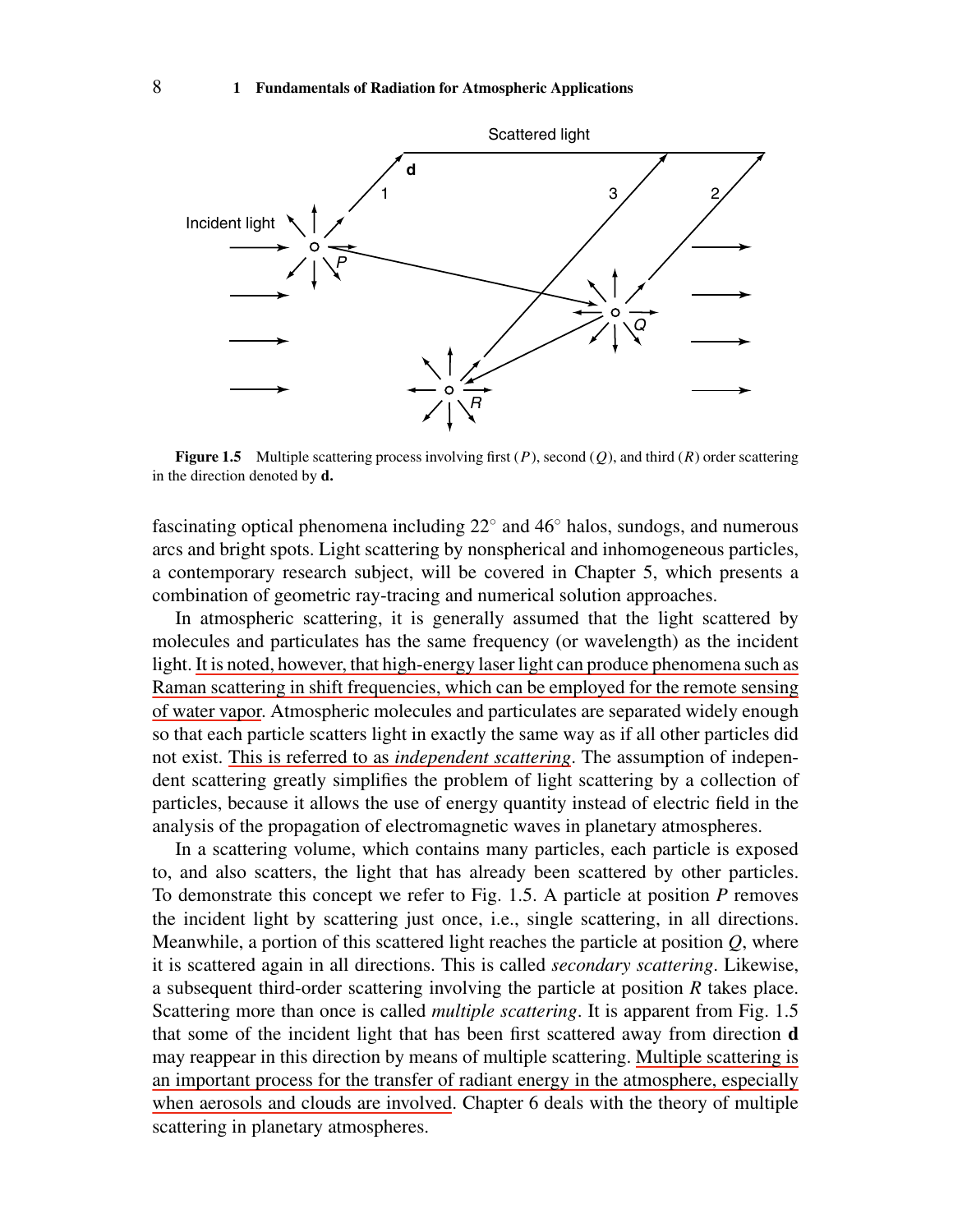Scattering is often accompanied by absorption. Grass looks green because it scatters green light while it absorbs red and blue light. The absorbed energy is converted into some other form, and it is no longer present as red or blue light. In molecular atmospheres, there is very little absorption of energy in the visible spectrum. Clouds also absorb very little visible light. Both scattering and absorption remove energy from a beam of light traversing the medium. The beam of light is attenuated, and we call this attenuation *extinction*. Thus, extinction is a result of scattering plus absorption. In a nonabsorbing medium, scattering is the sole process of extinction.

In the field of light scattering and radiative transfer, it is customary to use a term called *cross section,* analogous to the geometrical area of a particle, to denote the amount of energy removed from the original beam by the particle. When the cross section is associated with a particle dimension, its units are denoted in terms of area (cm<sup>2</sup>). Thus, the extinction cross section, in units of area, is the sum of the scattering and absorption cross sections. However, when the cross section is in reference to unit mass, its units are given in area per mass (cm<sup>2</sup> g<sup>-1</sup>). In this case, the term mass extinction cross section is used in radiative transfer. The mass extinction cross section is, therefore, the sum of the mass absorption and mass scattering cross sections. Furthermore, when the extinction cross section is multiplied by the particle number density (cm<sup>-3</sup>), or when the mass extinction cross section is multiplied by the density (g cm−3), the quantity is referred to as the *extinction coefficient,* whose units are given in terms of length  $(cm<sup>-1</sup>)$ . In the field of infrared radiative transfer, the mass absorption cross section is simply referred to as the *absorption coefficient*.

The absorption of energy by particles and molecules leads to emission. The concept of emission is associated with blackbody radiation and will be discussed in the following section. In addition, a number of minor atmospheric constituents exhibit complicated absorption line structures in the infrared region. Section 1.3 and Chapter 4 will provide discussions of the fundamentals of line formation and the transfer of infrared radiation in the atmosphere. A fundamental understanding of the scattering and absorption processes in the atmosphere is imperative for the study of the radiation budget and climate of planetary atmospheres and for the exploration of remote sounding techniques to infer atmospheric composition and structure.

#### **1.2 Blackbody Radiation Laws**

The laws of blackbody radiation are basic to an understanding of the absorption and emission processes. A blackbody is a basic concept in physics and can be visualized by considering a cavity with a small entrance hole, as shown in Fig. 1.6. Most of the radiant flux entering this hole from the outside will be trapped within the cavity, regardless of the material and surface characteristics of the wall. Repeated internal reflections occur until all the fluxes are absorbed by the wall. The probability that any of the entering flux will escape back through the hole is so small that the interior appears dark. The term *blackbody* is used for a configuration of material where absorption is complete. Emission by a blackbody is the converse of absorption. The flux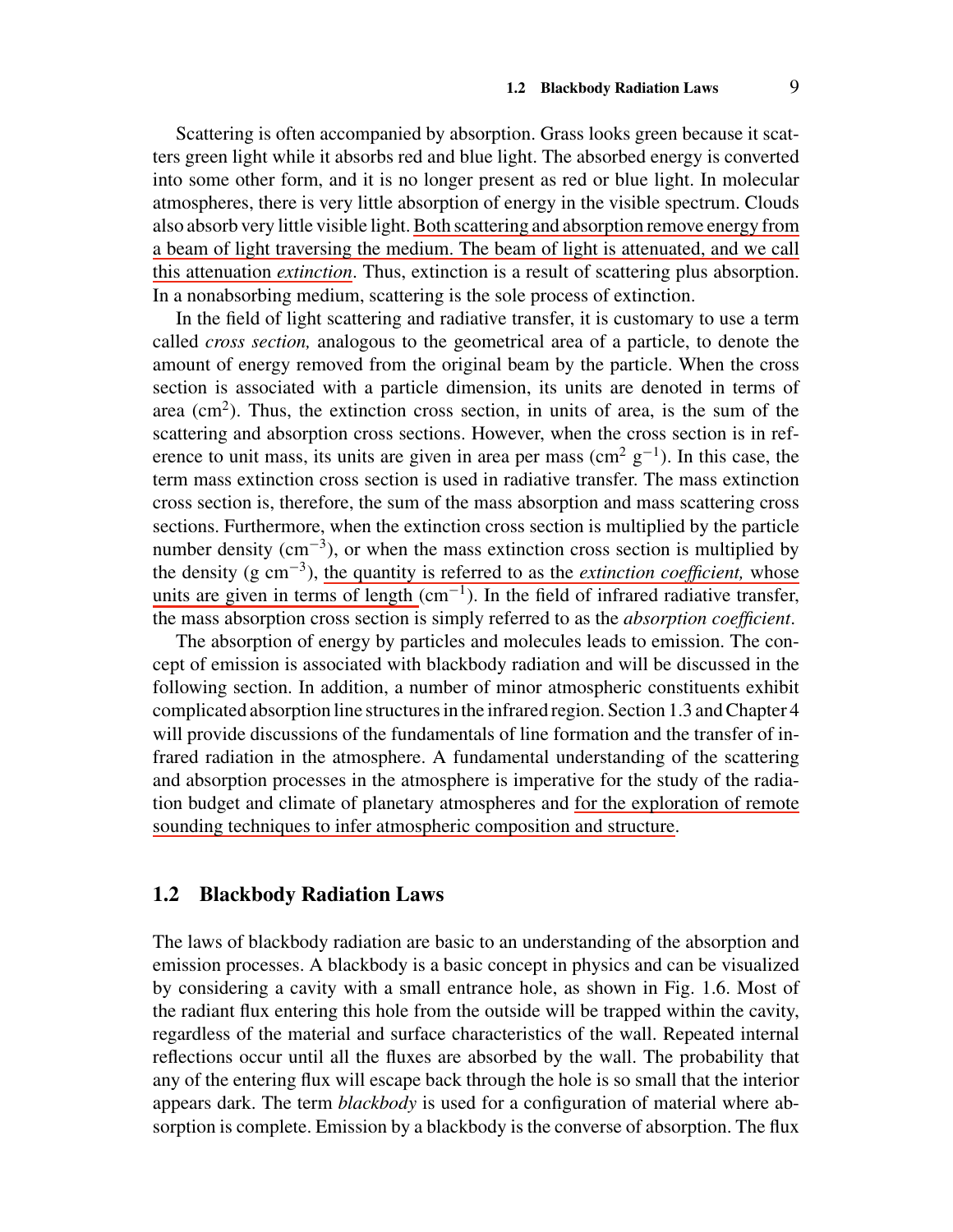

Figure 1.6 A blackbody radiation cavity to illustrate that absorption is complete.

emitted by any small area of the wall is repeatedly reflected and at each encounter with the wall, the flux is weakened by absorption and strengthened by new emission. After numerous encounters, emission and absorption reach an equilibrium condition with respect to the wall temperature. In the following, we present four fundamental laws that govern blackbody radiation, beginning with Planck's law.

# 1.2.1 Planck's Law

In his pursuit of a theoretical explanation for cavity radiation, Planck (1901) assumed that the atoms that make up the wall behave like tiny electromagnetic oscillators, each with a characteristic frequency of oscillation. The oscillators emit energy into the cavity and absorb energy from it. In his analysis, Planck was led to make two assumptions about the atomic oscillators. First, Planck postulated that an oscillator can only have energy given by

$$
E = nh\tilde{\nu},\tag{1.2.1}
$$

where  $\tilde{v}$  is the oscillator frequency, *h* is Planck's constant, and *n* is called the quantum number and can take on only integral values. Equation (1.2.1) asserts that the oscillator energy is quantized. Although later developments revealed that the correct formula for a harmonic oscillator is  $E = (n + 1/2)h\tilde{v}$  [see Eq. (1.3.7)], the change introduces no difference to Planck's conclusions. Secondly, Planck postulated that the oscillators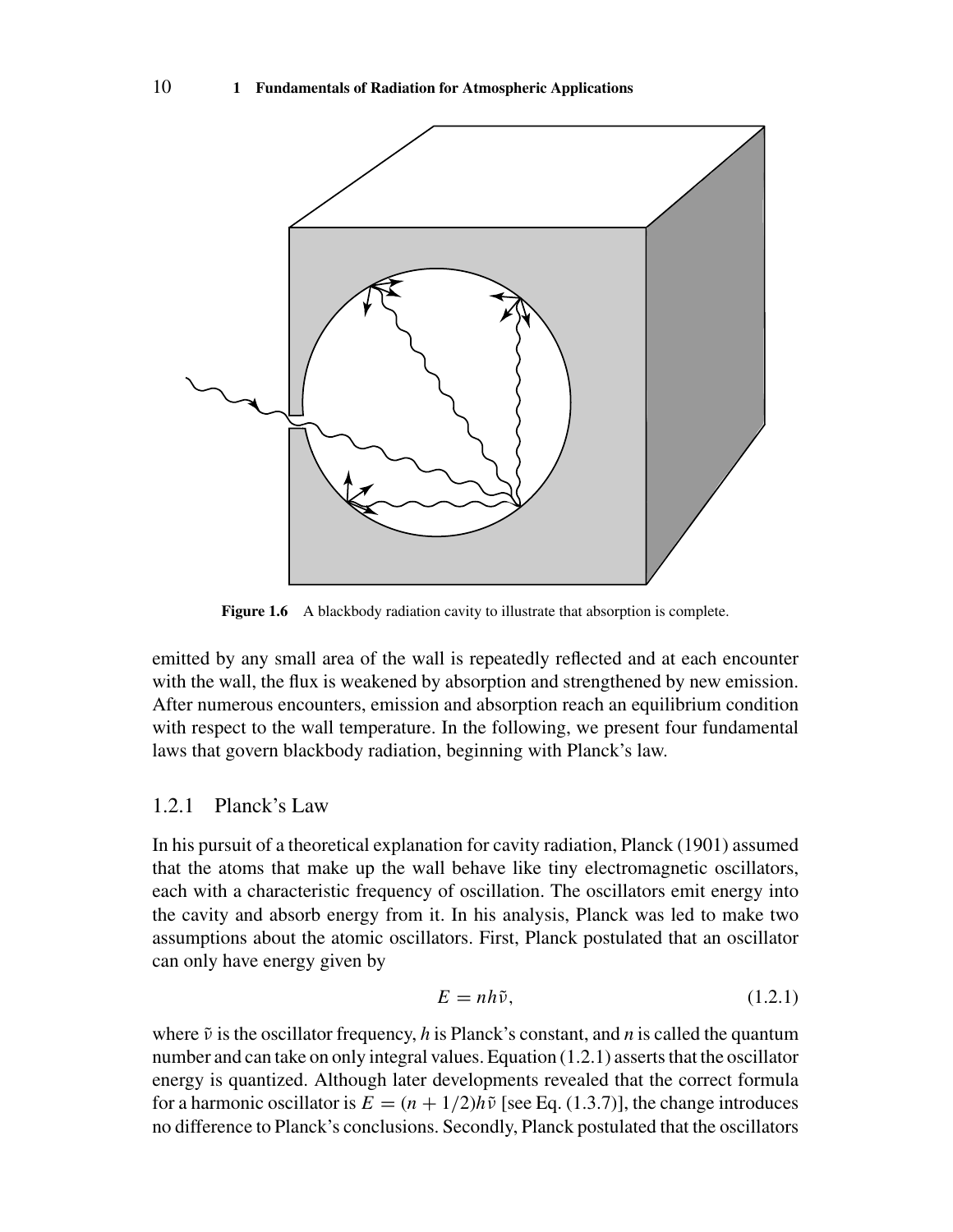do not radiate energy continuously, but only in jumps, or in quanta. These quanta of energy are emitted when an oscillator changes from one to another of its quantized energy states. Hence, if the quantum number changes by one unit, the amount of radiated energy is given by

$$
\Delta E = \Delta nh \tilde{\nu} = h \tilde{\nu}.
$$
 (1.2.2)

Determination of the emitted energy requires knowing the total number of oscillators with frequency  $\tilde{v}$  for all possible states in accord with Boltzmann statistics, as presented in Appendix A. Following the two preceding postulations and normalization of the average emitted energy per oscillator, the Planck function in units of energy/area/time/sr/frequency is given by

$$
B_{\tilde{\nu}}(T) = \frac{2h\tilde{\nu}^3}{c^2(e^{h\tilde{\nu}/KT} - 1)},
$$
\n(1.2.3)

where *K* is Boltzmann's constant, *c* is the velocity of light, and *T* is the absolute temperature. The Planck and Boltzmann constants have been determined through experimentation and are  $h = 6.626 \times 10^{-34}$  J sec and  $K = 1.3806 \times 10^{-23}$  J deg<sup>-1</sup>.

The Planck function relates the emitted monochromatic intensity to the frequency and the temperature of the emitting substance. By utilizing the relation between frequency and wavelength shown in Eq.  $(1.1.15)$ , Eq.  $(1.2.3)$  can be rewritten as follows:

$$
B_{\lambda}(T) = \frac{2hc^2}{\lambda^5(e^{hc/K\lambda T} - 1)} = \frac{C_1\lambda^{-5}}{\pi(e^{C_2/\lambda T} - 1)},
$$
(1.2.4)

where  $C_1 = 2\pi hc^2$  and  $C_2 = hc/K$  are known as the first and second radiation constants, respectively. Figure 1.7 shows curves of  $B_\lambda(T)$  versus wavelength for a number of emitting temperatures. It is evident that the blackbody radiant intensity increases with temperature and that the wavelength of the maximum intensity decreases with increasing temperature. The Planck function behaves very differently when  $\lambda \to \infty$ , referred to as the *Rayleigh–Jeans distribution*, and when  $\lambda \rightarrow 0$ , referred to as the *Wien distribution*.

# 1.2.2 Stefan–Boltzmann Law

The total radiant intensity of a blackbody can be derived by integrating the Planck function over the entire wavelength domain from 0 to  $\infty$ . Hence,

$$
B(T) = \int_0^\infty B_\lambda(T) d\lambda = \int_0^\infty \frac{2hc^2\lambda^{-5}}{(e^{hc/K\lambda T} - 1)} d\lambda.
$$
 (1.2.5)

On introducing a new variable  $x = hc/k\lambda T$ , Eq. (1.2.5) becomes

$$
B(T) = \frac{2k^4T^4}{h^3c^2} \int_0^\infty \frac{x^3dx}{(e^x - 1)}.
$$
\n(1.2.6)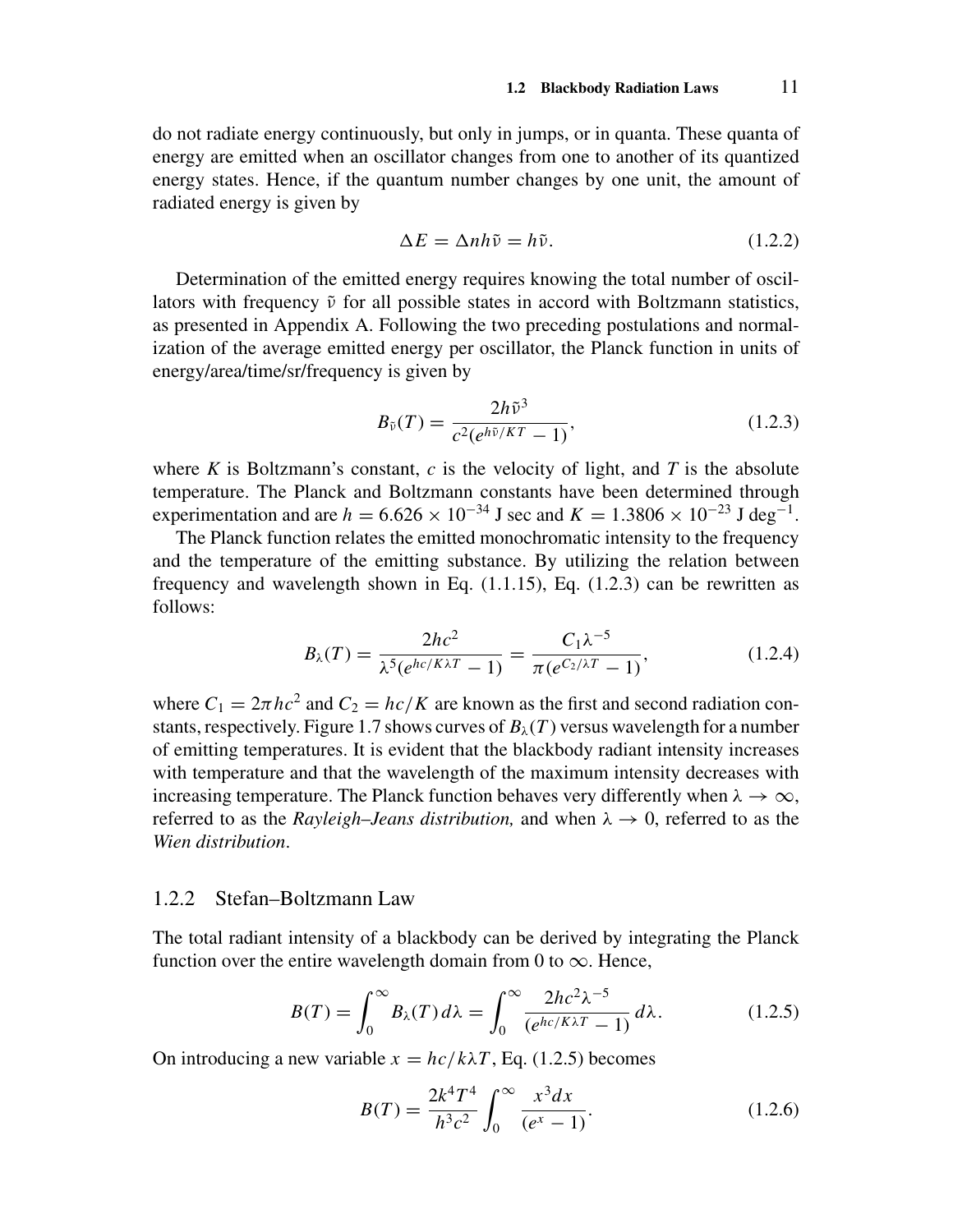

**Figure 1.7** Blackbody intensity (Planck function) as a function of wavelength for a number of emitting temperatures.

The integral term in Eq. (1.2.6) is equal to  $\pi^4/15$ . Thus, defining

$$
b = 2\pi^4 K^4 / (15c^2 h^3),\tag{1.2.7}
$$

we then have

$$
B(T) = bT4.
$$
\n
$$
(1.2.8)
$$

Since blackbody radiation is isotropic, the flux density emitted by a blackbody is therefore [see Eq.  $(1.1.10)$ ]

$$
F = \pi B(T) = \sigma T^4,\tag{1.2.9}
$$

where  $\sigma$  is the Stefan–Boltzmann constant and is equal to  $5.67 \times 10^{-8}$  J m<sup>-2</sup> sec<sup>-1</sup> deg<sup>-4</sup>. Equation (1.2.9) states that the flux density emitted by a blackbody is proportional to the fourth power of the *absolute* temperature. This is the Stefan– Boltzmann law, fundamental to the analysis of broadband infrared radiative transfer.

#### 1.2.3 Wien's Displacement Law

Wien's displacement law states that the wavelength of the maximum intensity of blackbody radiation is inversely proportional to the temperature. By differentiating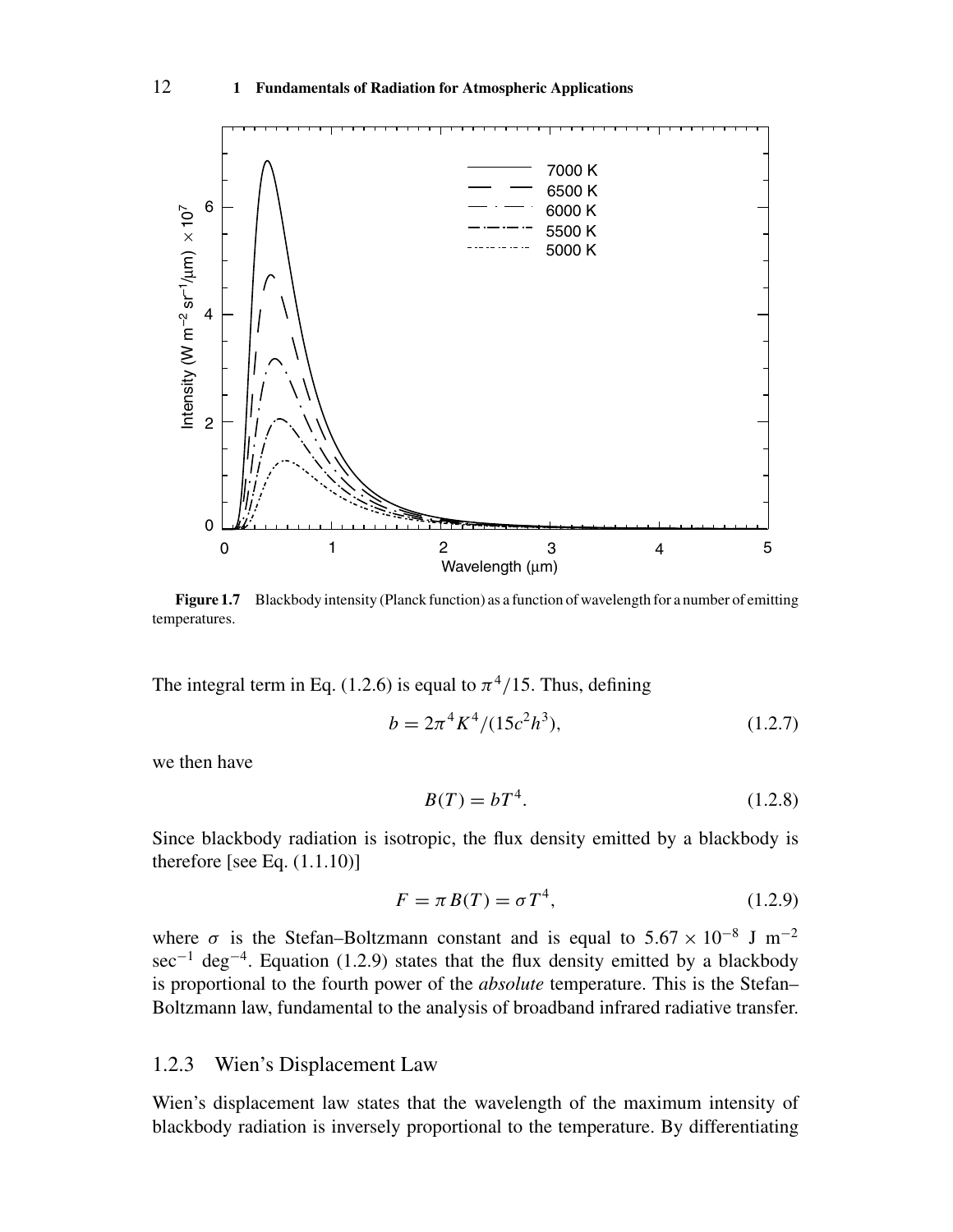the Planck function with respect to wavelength, and by setting the result equal to zero, i.e.,

$$
\frac{\partial B_{\lambda}(T)}{\partial \lambda} = 0, \qquad (1.2.10)
$$

we obtain the wavelength of the maximum (Exercise 1.4)

$$
\lambda_{\rm m} = a/T, \tag{1.2.11}
$$

where  $a = 2.897 \times 10^{-3}$  m deg. From this relationship, we can determine the temperature of a blackbody from the measurement of the maximum monochromatic intensity. The dependence of the position of the maximum intensity on temperature is evident from the blackbody curves displayed in Fig. 1.7.

# 1.2.4 Kirchhoff's Law

The preceding three fundamental laws are concerned with the radiant intensity emitted by a blackbody, which is dependent on the emitting wavelength and the temperature of the medium. A medium may absorb radiation of a particular wavelength, and at the same time also emit radiation of the same wavelength. The rate at which emission takes place is a function of temperature and wavelength. This is the fundamental property of a medium under the condition of *thermodynamic equilibrium*. The physical statement regarding absorption and emission was first proposed by Kirchhoff (1860).

To understand the physical meaning of Kirchhoff's law, we consider a perfectly insulated enclosure having black walls. Assume that this system has reached the state of thermodynamic equilibrium characterized by uniform temperature and isotropic radiation. Because the walls are black, radiation emitted by the system to the walls is absorbed. Moreover, because there is an equilibrium, the same amount of radiation absorbed by the walls is also emitted. Since the blackbody absorbs the maximum possible radiation, it has to emit that same amount of radiation. If it emitted more, equilibrium would not be possible, and this would violate the second law of thermodynamics. Radiation within the system is referred to as blackbody radiation as noted earlier, and the amount of radiant intensity is a function of temperature and wavelength.

On the basis of the preceding discussion, the emissivity of a given wavelength,  $\varepsilon_{\lambda}$ (defined as the ratio of the emitting intensity to the Planck function), of a medium is equal to the absorptivity,  $A_{\lambda}$  (defined as the ratio of the absorbed intensity to the Planck function), of that medium under thermodynamic equilibrium. Hence, we may write

$$
\varepsilon_{\lambda} = A_{\lambda}.\tag{1.2.12}
$$

A medium with an absorptivity  $A_\lambda$  absorbs only  $A_\lambda$  times the blackbody radiant intensity  $B_\lambda(T)$  and therefore emits  $\varepsilon_\lambda$  times the blackbody radiant intensity. For a blackbody, absorption is a maximum and so is emission. Thus, we have

$$
A_{\lambda} = \varepsilon_{\lambda} = 1 \tag{1.2.13}
$$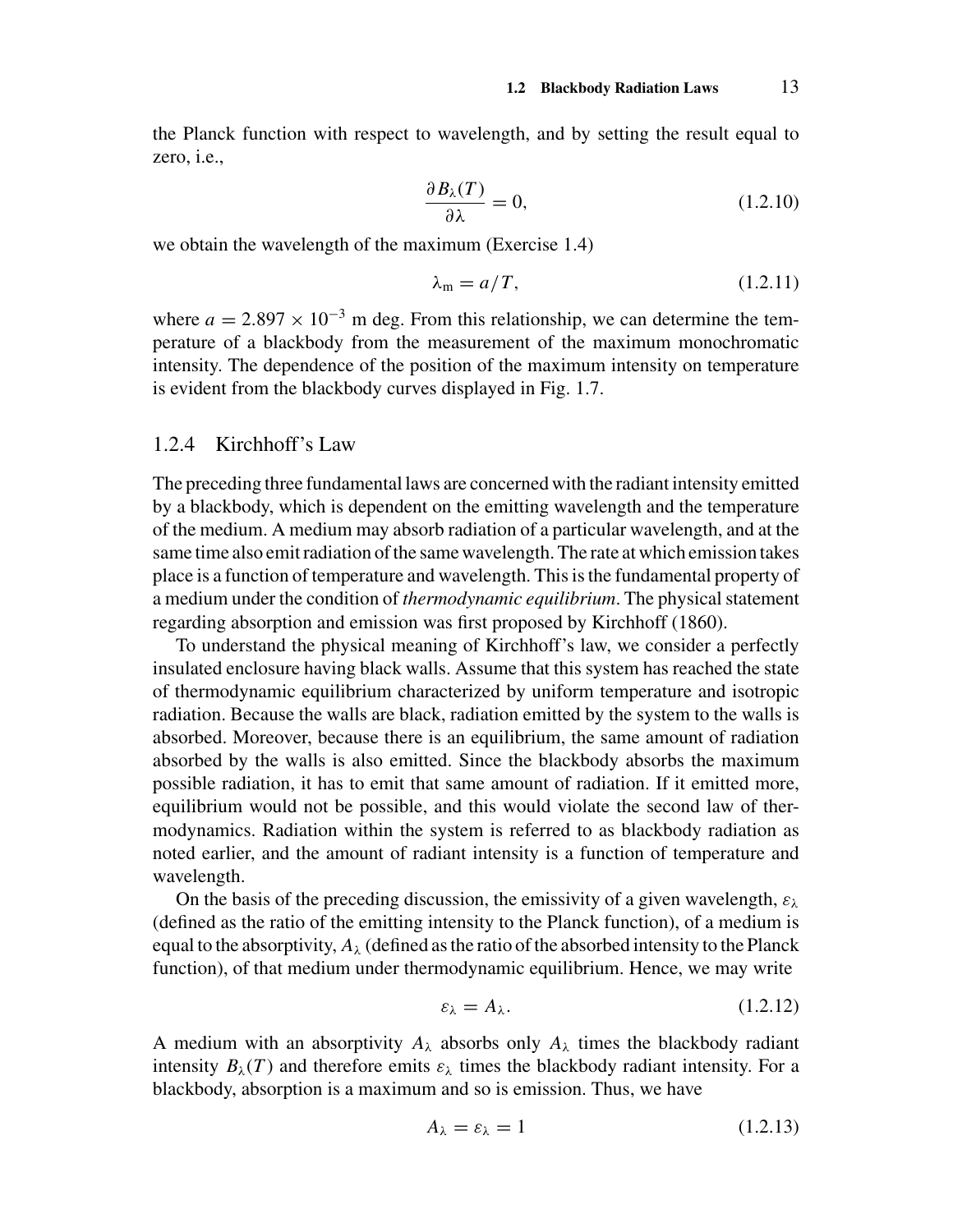#### 14 **1 Fundamentals of Radiation for Atmospheric Applications**

for all wavelengths. A *gray body* is characterized by incomplete absorption and emission and may be described by

$$
A_{\lambda} = \varepsilon_{\lambda} < 1. \tag{1.2.14}
$$

Kirchhoff's law requires the condition of thermodynamic equilibrium, such that uniform temperature and isotropic radiation are achieved. Obviously, the radiation field of the earth's atmosphere as a whole is not isotropic and its temperatures are not uniform. However, in a localized volume below about 60–70 km, to a good approximation, it may be considered to be isotropic with a uniform temperature in which energy transitions are governed by molecular collisions. It is in the context of this local thermodynamic equilibrium (LTE) that Kirchhoff's law is applicable to the atmosphere. Departure from the LTE conditions will be discussed in Section 1.3.3.

# **1.3 Absorption Line Formation and Line Shape**

#### 1.3.1 Line Formation

Inspection of high-resolution spectroscopy reveals that the emission spectra of certain gases are composed of a large number of individual and characteristic spectral lines. In the previous section, we indicated that Planck successfully explained the nature of radiation from heated solid objects of which the cavity radiator formed the prototype. Such radiation generates continuous spectra, as opposed to line spectra. Planck's quantization ideas, properly extended, however, lead to an understanding of line spectra as well. In the following, we use the simplest hydrogen model to discuss emission and absorption line formation.

#### 1.3.1.1 BOHR'S MODEL

Investigation of the hydrogen spectrum led Bohr (1913) to postulate that the circular orbits of the electrons were quantized; that is, their angular momentum could have only integral multiples of a basic value. Bohr assumed that the hydrogen atom exists, like Planck's oscillators, in certain stationary states in which it does not radiate. Radiation occurs only when the atom makes a transition from one state with energy  $E_k$  to a state with lower energy  $E_j$ . Thus, we write

$$
E_k - E_j = h\tilde{\nu},\tag{1.3.1}
$$

where  $h\tilde{\nu}$  represents the quantum of energy carried away by the photon, which is emitted from the atom during the transition. The lowest energy state is called the *ground state* of the atom. When an electron of an atom absorbs energy due to a collision and jumps into a larger orbit, the atom is said to be in an *excited state*. Then, according to Eq. (1.3.1), a sudden transition will take place, and the atom emits a photon of energy and collapses to a lower energy state. This is illustrated in Fig. 1.8 for a hydrogen atom. Also shown in this figure is the absorption of a photon by a stationary hydrogen atom.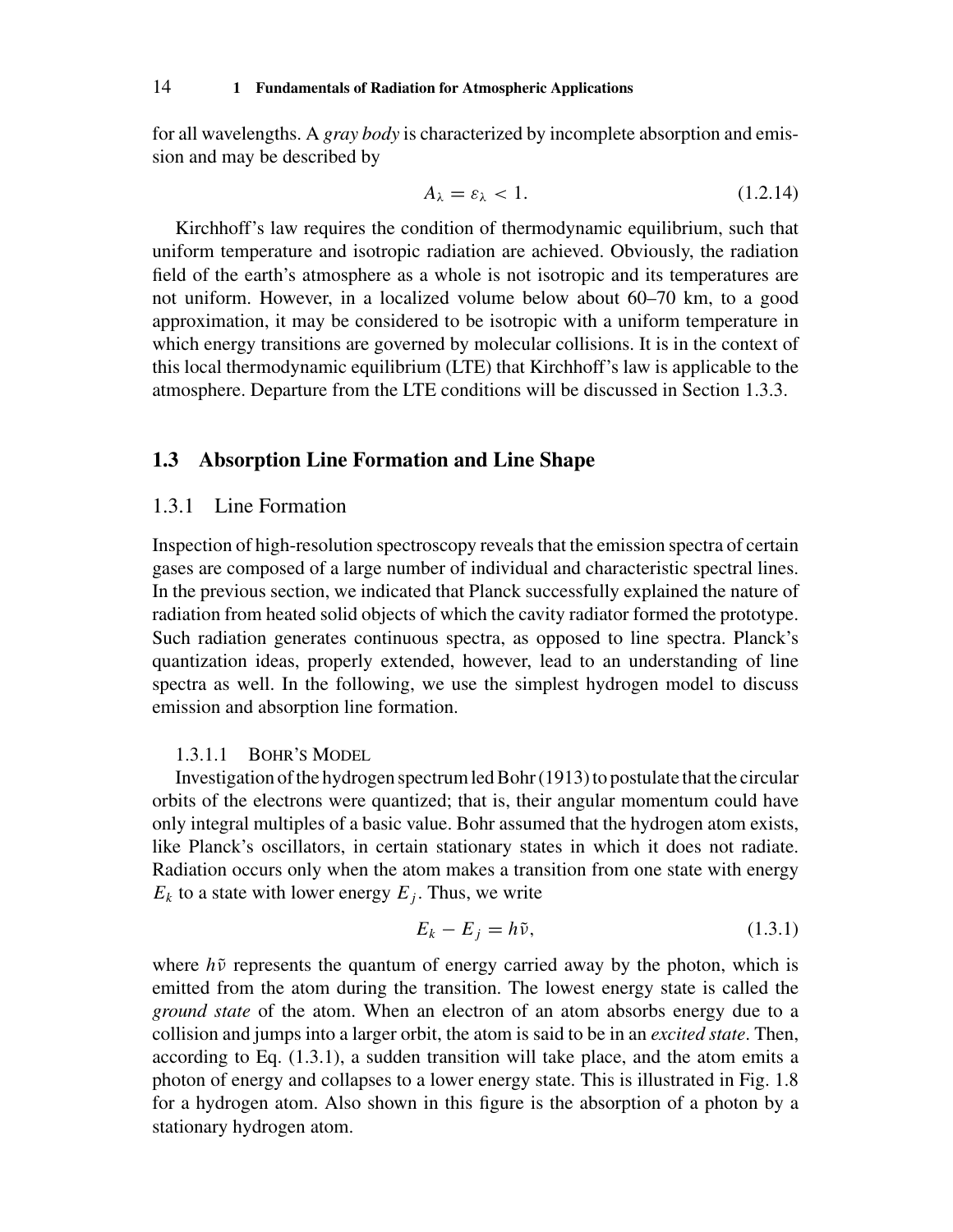



**Figure 1.8** Illustration of emission and absorption for a hydrogen atom that is composed of one proton and one electron. The radius of the circular orbit *r* is given by  $n^2 \times 0.53$  Å, where *n* is the quantum number, and  $1 \text{ Å} = 10^{-8} \text{ cm}.$ 

Bohr further postulated that the angular momentum *L* can take on only discrete values by

$$
L = n(h/2\pi), \quad n = 1, 2, 3 \dots
$$
 (1.3.2)

With this selection rule, Bohr showed from the equation of motion for an electron that the total energy state of the system is given by

$$
E_n = -\frac{me^4}{8\varepsilon_0^2 h^2} \frac{1}{n^2} = -\frac{R_H hc}{n^2}, \quad n = 1, 2, 3 \dots,
$$
 (1.3.3)

where *m* is the mass of the electron, *e* is the charge carried by the electron,  $\varepsilon_0$  is the permittivity constant given by  $8.85 \times 10^{-12}$  coul/volt/m, with 1 volt = 1 joule/coul, and *R<sub>H</sub>* is the *Rydberg constant* for hydrogen with a value of  $1.097 \times 10^5$  cm<sup>-1</sup>. It follows from Eq. (1.3.1) that the wavenumber of emission or absorption lines in the hydrogen spectrum is

$$
v = R_H \left( \frac{1}{j^2} - \frac{1}{k^2} \right),
$$
 (1.3.4)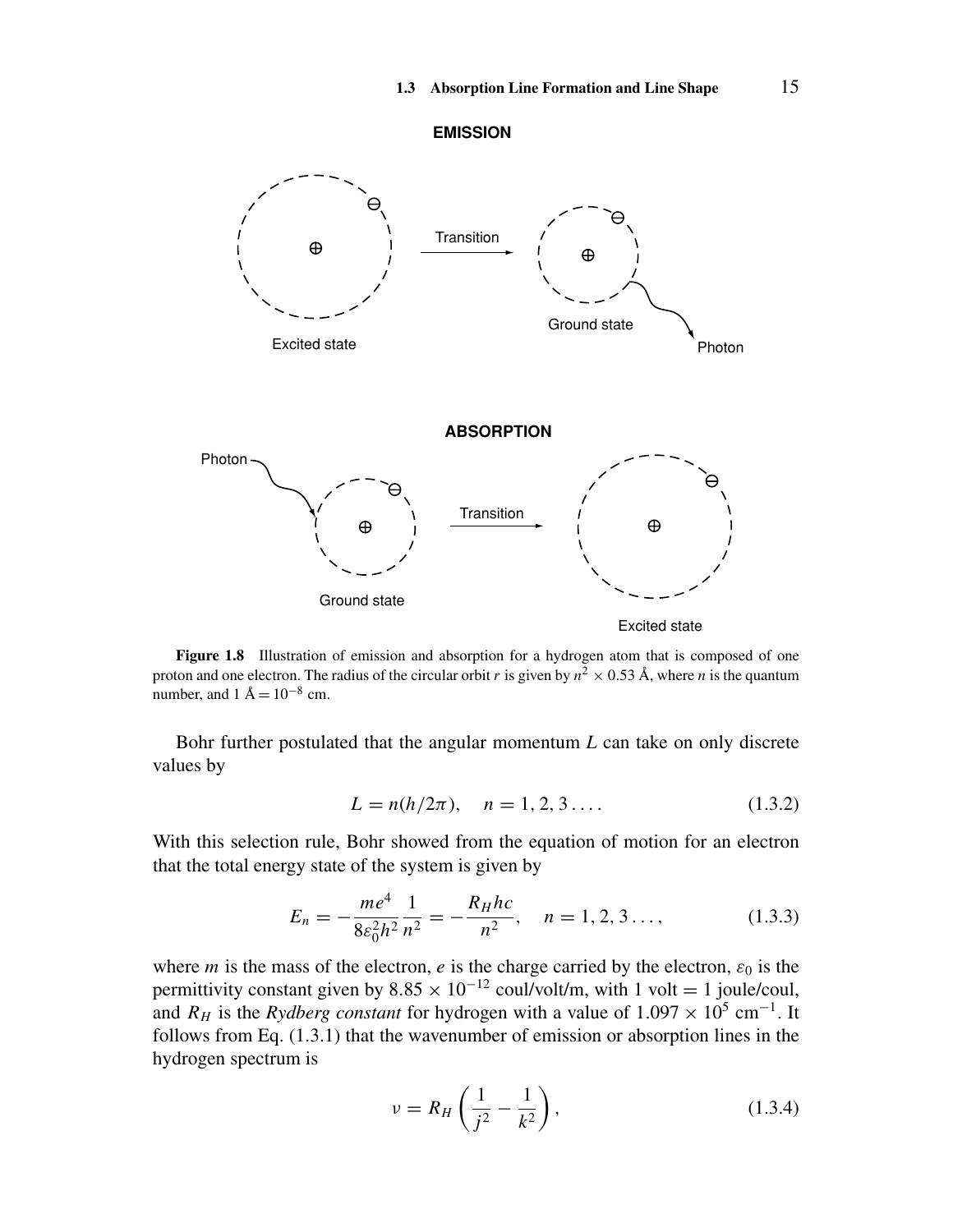

**Figure 1.9** Energy level diagram for a hydrogen atom showing the quantum number *n* for each level and some of the transitions that appear in the spectrum. An infinite number of levels is crowded in between the levels marked  $n = 6$  and  $n = \infty$ .

where *j* and *k* are integers defining, respectively, the lower and higher energy states. Figure 1.9 shows the energy diagram for hydrogen. In the field of spectroscopy, energy is usually given in units of electron volts (eV) or in units of wavenumber  $(cm<sup>-1</sup>)$ . An electron volt is the energy acquired by an electron accelerated through a potential difference of one volt, and is equivalent to  $1.602 \times 10^{-19}$  J. Exercise 1.11 requires the derivation of Eq. (1.3.3) based on the definitions of kinetic and potential energies of the system.

Each quantum jump between fixed energy levels results in the emission or absorption of a characteristic frequency or wavelength. These quanta appear in the spectrum as emission or absorption lines. For the simple hydrogen atom described previously the line spectrum is relatively simple, whereas the spectra of water vapor, carbon dioxide, and ozone molecules are considerably more complex.

#### 1.3.1.2 VIBRATIONAL AND ROTATIONAL TRANSITIONS

In the preceding discussion, we used the electronic transitions of the hydrogen atom to illustrate emission and absorption. It is now helpful to introduce the ways in which a molecule can store various energies. Any moving particle has kinetic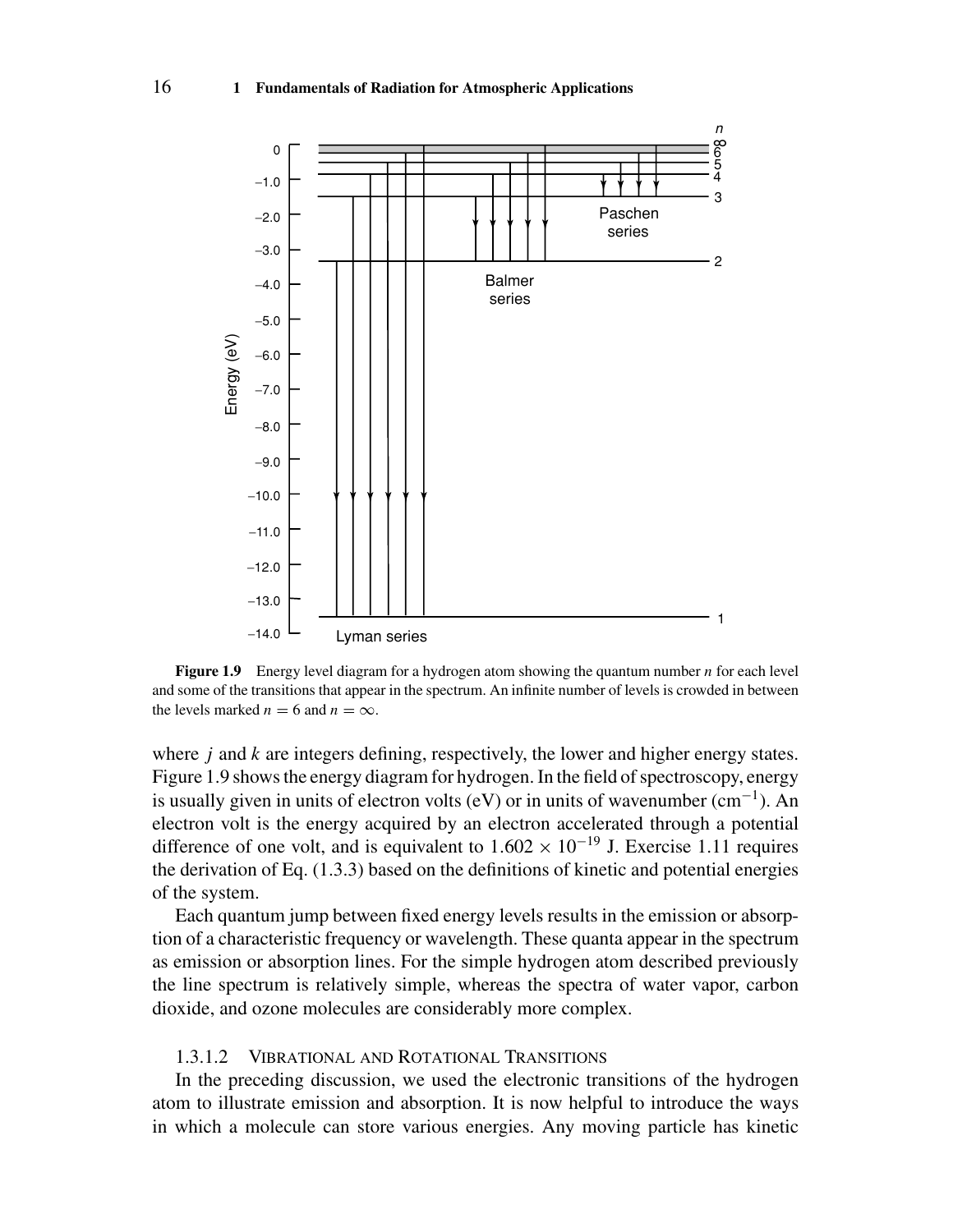energy as a result of its motion in space. This is known as *translational energy*. The average translational kinetic energy of a single molecule in the *x*, *y*, and *z* directions is found to be equal to  $KT/2$ , where K is the Boltzmann constant and T is the absolute temperature. A molecule, composed of atoms, can rotate, or revolve, about an axis through its center of gravity and, therefore, has *rotational energy*. The atoms of the molecule are bounded by certain forces like springs such that the individual atoms can vibrate about their equilibrium positions relative to one another. The molecule, therefore, will also have *vibrational energy*. These three molecular energy types are based on a rather mechanical model of the molecule that ignores the detailed structure of the molecule in terms of nuclei and electrons. It is possible, however, for the energy of a molecule to change as a result of a change in the energy state of the electrons of which it is composed, as demonstrated by Bohr's model. Thus, the molecule has *electronic energy*. The last three energy types are quantized and take only discrete values. The absorption and emission of radiation takes place when the atoms or molecules undergo transitions from one energy state to another. In general, these transitions are governed by selection rules.

In radiative transitions, the molecule must couple with an electromagnetic field so that energy exchanges can take place. This coupling is generally provided by the electric dipole moment of the molecule. If the effective centers of the positive and negative charges of the molecule have nonzero separation, then the dipole moment exists. Radiatively active gases in the infrared, such as  $H_2O$  and  $O_3$ , have permanent electric dipole moments due to their asymmetrical charge distributions. Linear molecules such as  $N_2$  and  $O_2$ , however, are inactive in the infrared because of their symmetrical charge distributions. However, they have weak magnetic dipole moments that allow radiative activities to take place in the ultraviolet and, to a lesser extent, in the visible region.

Rotational energy changes are relatively small, with a minimum on the order of 1 cm−<sup>1</sup> (see the conversion to energy in Exercise 1.12). For this reason, pure rotational lines occur in the microwave and far-infrared spectra. Many of the rotational energy levels above the lowest level are populated at terrestrial temperatures. Changes in vibrational energy are generally greater than 600 cm−1, which is much larger than the minimum changes in rotational energy. Thus, vibrational transitions never occur alone but are coupled with simultaneous rotational transitions. This coupling gives rise to a group of lines known as the vibrational–rotational band in the intermediate infrared spectrum. An electronic transition typically involves a few electron volts  $(\sim 10^4 \text{ cm}^{-1})$  of energy. Because a high-energy photon is required for the transition, absorption and emission usually occur in the ultraviolet or visible spectrum. Atoms can produce line spectra associated with electronic energy. Molecules, however, can have two additional types of energy, leading to complex band systems.

In Subsection 1.3.1.1, we discussed the physical meaning of stationary states for a hydrogen atom. Schrödinger (1926) first introduced the idea of stationary states corresponding to standing matter waves and used this idea as the foundation of *wave mechanics*. In quantum mechanics, to determine the energy states produced by vibrational and rotational transitions, a term referred to as the *Hamiltonian* operator, *H*,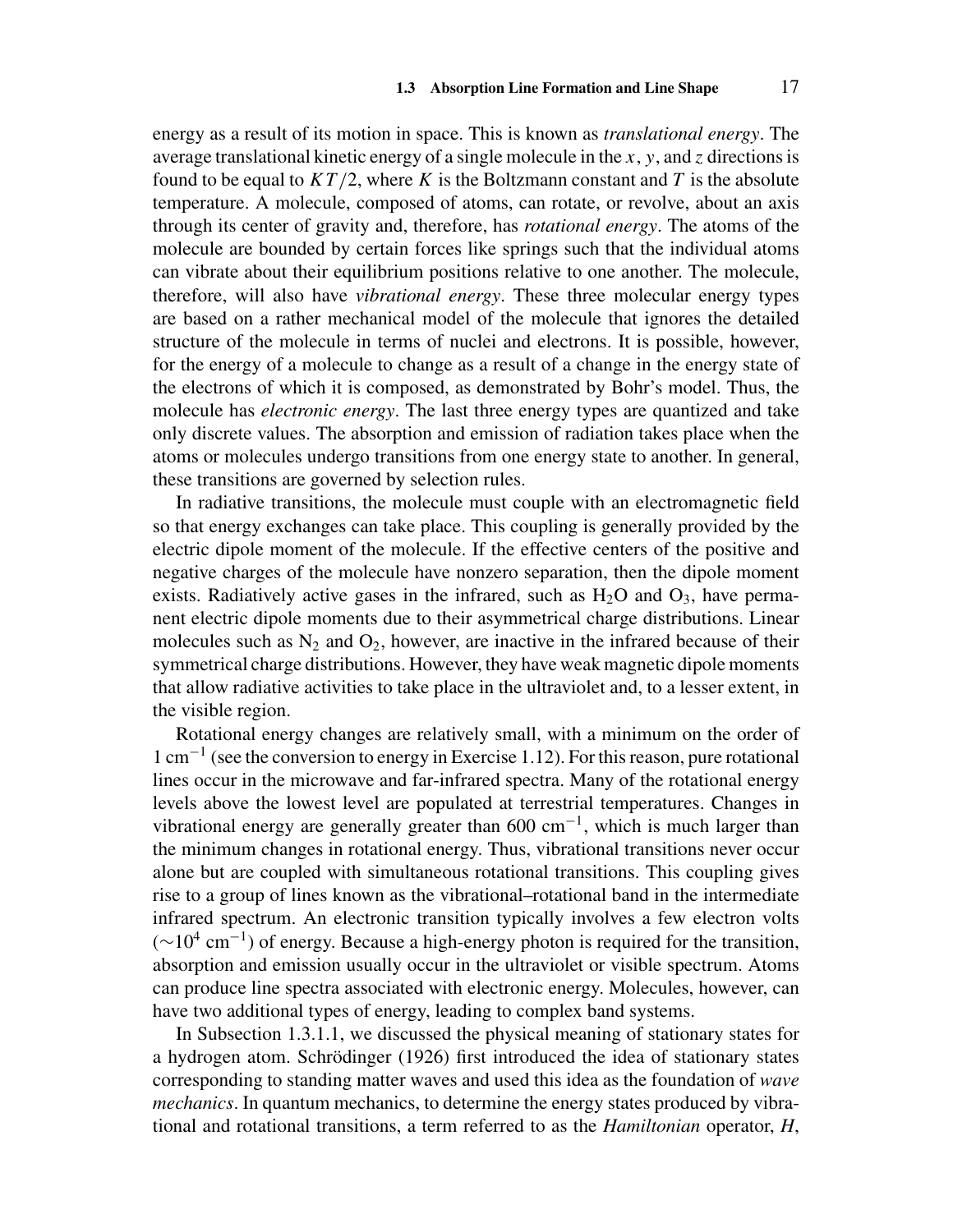#### 18 **1 Fundamentals of Radiation for Atmospheric Applications**

was introduced as a convenient operator by replacing variables in the classical expression for the energy, *E*, of a system composed of the atomic nuclei and electrons that form a molecule. Schrödinger's equation can be written in terms of the firstorder differential equation involving the wave function and the Hamiltonian operator, as shown in Appendix B. The Hamiltonian may be linearly separated into a timedependent term and a time-independent term. The stationary states of the molecules can be deduced from the time-independent term, giving discrete eigenvalues (energy levels),  $E_n$ , and eigenfunctions,  $\varphi_n$ . Transitions between energy levels result in the absorption and emission of photons with frequency  $\tilde{v}$  following Planck's relation. The time-dependent term may be treated as a perturbation from which the rate of change of the probability that a stationary state is occupied can be evaluated.

The Hamiltonian operator for the harmonic-oscillator rigid rotator is separable for vibrational and rotational motions so that energies may be added for a combined state. For the rotational states, the kinetic energy of a rigid rotating dipole is equal to onehalf the product of angular momentum, L, and angular velocity,  $\omega$ , i.e.,  $L\omega/2$ , where  $L = I\omega$  and *I* is the moment of inertia. From the solution of the time-independent Schrödinger equation, the quantum restrictions on angular momentum are given by

$$
L = \frac{h}{2\pi} [J(J+1)]^{1/2},\tag{1.3.5}
$$

where *J* is the rotational quantum number (an integer). Thus, the quantized rotational energy can be written as

$$
E_J = BhcJ(J+1),\tag{1.3.6}
$$

where  $B = h/8\pi^2 I_c$  is the rotational constant. This expression is valid for a rigid rotating dipole assuming spherical tops or linear molecules. For asymmetric tops, an additional term is required. The selection rule for radiation transition is governed by  $\Delta J = \pm 1$ , applicable to the harmonic-oscillator rigid-rotator model. From Planck's relation in Eq. (1.3.1), the spectral line location can be derived and is given by  $\nu = 2BJ'$  (cm<sup>-1</sup>), where *J'* can be any quantum number. Because of the selection rule, the separation in wavenumber of adjacent lines is simply 2*B* (cm<sup>-1</sup>), as shown in Fig. 1.10a. As noted above, because of the small energy of a rotational transition, pure rotational spectra occur only in the far infrared and microwave regions.

For vibrational states, the quantized energy levels for a harmonic vibration are given by

$$
E_{\nu} = h\tilde{\nu}_k(\nu_k + 1/2),\tag{1.3.7}
$$

where  $v_k$  is the vibrational quantum number (an integer) and subscript  $k$  denotes the normal modes. For triatomic molecules such as  $H_2O$  and  $O_3$ , there are three normal modes, referred to as *fundamentals*. For linear molecules such as  $CO<sub>2</sub>$  and NO<sub>2</sub>, there are four fundamentals, but two orthogonal bending modes are degenerate and so only three fundamentals exist (see Fig. 3.3). The term *degenerate* is used to denote states with the same energy but with different sets of quantum numbers.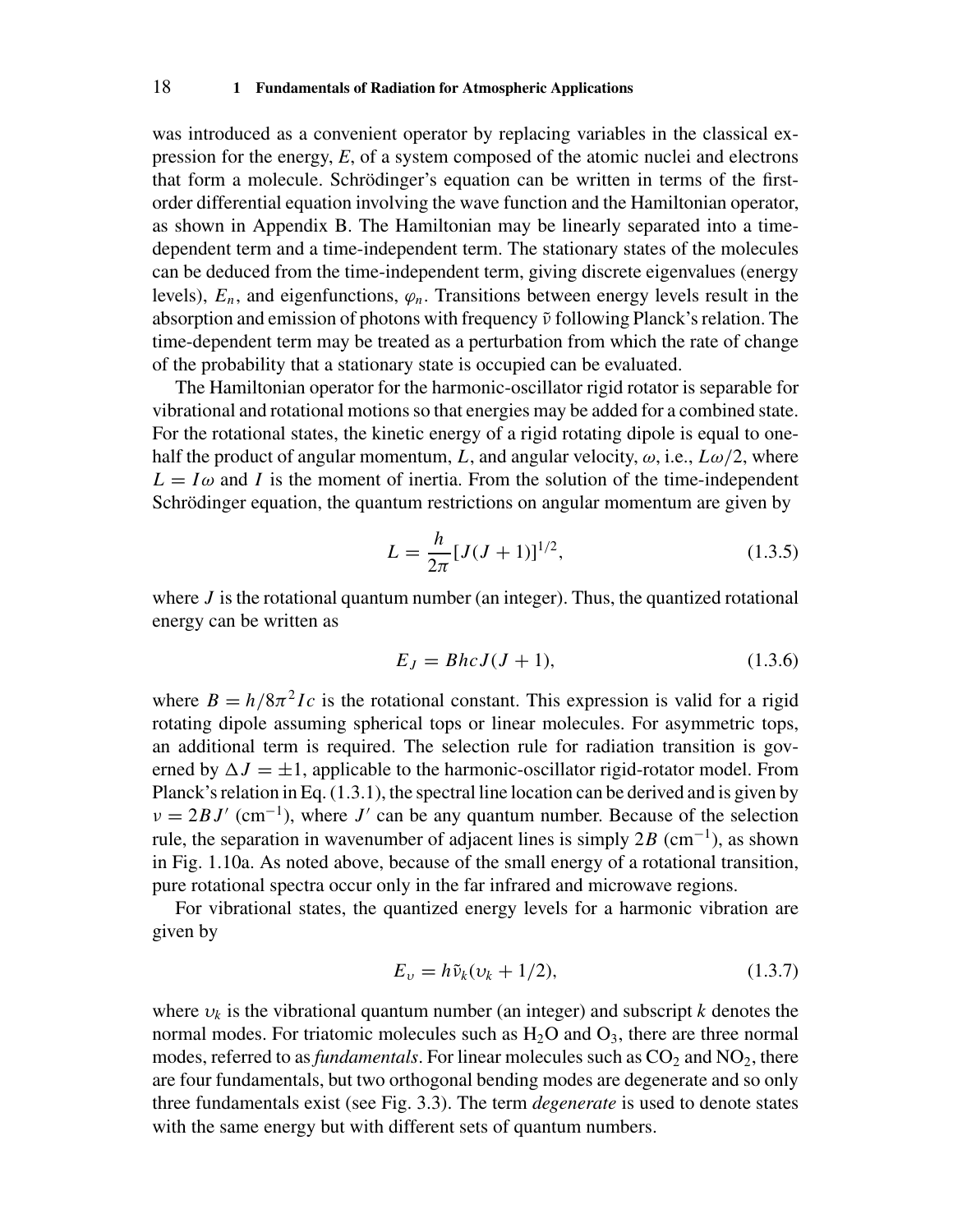

**Figure 1.10** (a) Rotational transition following the selection rule  $\Delta J = +1$  and equally spaced spectral lines in wavenumber. (b) Simultaneous vibrational and rotational transitions where  $\Delta J = -1$ produces the *P*-branch and  $\Delta J = +1$  generates the *R*-branch.  $\Delta J = 0$  shows the *Q*-branch that overlaps with the vibrational wavenumber, but see text for discussion.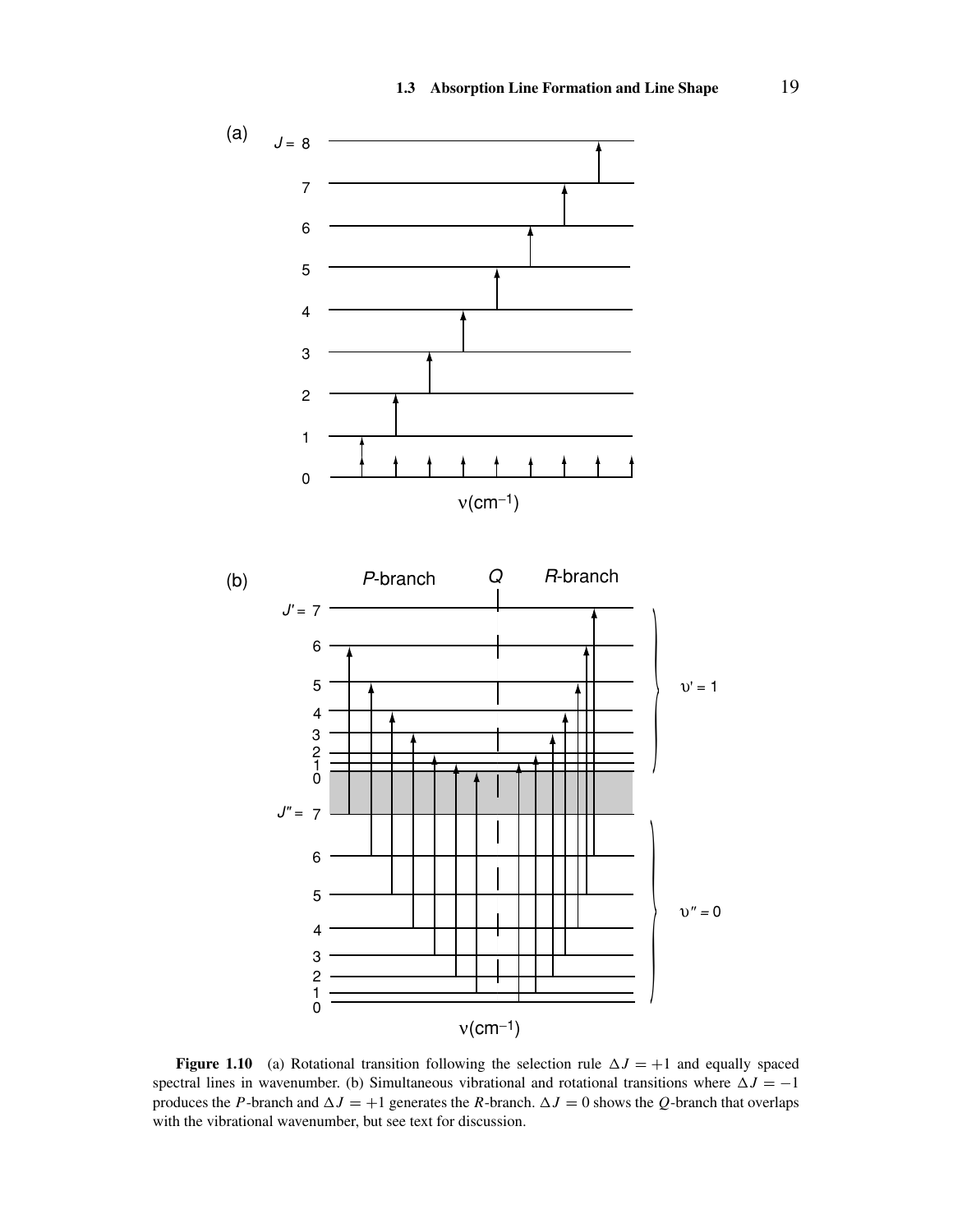#### 20 **1 Fundamentals of Radiation for Atmospheric Applications**

Molecular vibration produces an oscillating electric dipole moment that is sufficient for both vibrational and rotational transitions. Thus, both transitions occur simultaneously and the resulting energy level is the sum of the separate transition energies. Because the energy of the vibrational transition is much larger than that of the rotational transition as noted earlier, and since many rotational levels are active, the spectrum of the combined transitions is an array of rotational lines grouped around the vibrational wavenumber, as illustrated in Fig. 1.10b. From Eqs. (1.3.6) and (1.3.7), the sum of the rotational and vibrational energies is

$$
E_{\nu,J} = BhcJ(J+1) + h\tilde{\nu}_k(\nu_k + 1/2). \tag{1.3.8}
$$

In simple cases, the selection rule is  $\Delta v_k = \pm 1$ , except that  $\Delta v_k = -1$  cannot be applied to  $v_k = 0$ . Consider the transitions  $(v'_k, J') \leftarrow (v''_k, J'')$ , and let  $v''_k = 0$ , the ground state, and  $v'_k = 1$ , the first excited state. *J'* and *J''* denote the higher and lower rotational states, respectively, as shown in Fig. 1.10b. The selection rules in this case are  $\Delta v_k = 1$  (fundamental) and  $\Delta J = \pm 1$ . Most of the molecules are in the ground state but are distributed over numerous levels of *J*<sup>"</sup>. Thus, any molecules advancing to the level  $v'$  can go either to the next higher rotational level, for  $\Delta J = +1$ , or to the next lower level, for  $\Delta J = -1$ , with about equal probability. Using Planck's relation, we find that the spectral wavenumber of the line is given by

$$
\nu = \nu_k \begin{cases} +2BJ', J' = 1, 2..., \Delta J = +1, \\ -2B(J' + 1), J' = 0, 1, ..., \Delta J = -1, \end{cases}
$$
(1.3.9)

where  $J'$  is the rotational quantum number in the excited vibrational state  $v'$ . Because many closely spaced rotational energy levels are involved, numerous transitions generate a band of rotational lines grouped on each side of the vibrational wavenumber,  $v_k$ , with spacing of 2*B* cm<sup>-1</sup>, as for a pure rotational spectrum. Several of the simultaneous transitions available to diatomic molecules and linear triatomic molecules (e.g., CO<sub>2</sub>) in normal modes  $k = 1(v_1)$  and  $k = 3(v_3)$  fundamentals are shown schematically in Fig. 1.10b. The group with lower energy  $(\Delta J = -1)$  and hence the lower wavenumber portion of the band, is called the *P*-branch. The higher wavenumber part is referred to as the *R*-branch, corresponding to  $\Delta J = +1$ . The rotational level spacings in the  $v'$  level are somewhat smaller than those in the  $v''$  level because of the increased moment of inertia in higher vibrational levels. The lengths of the arrows do not increase by a constant amount from the left to the right and the wavenumber spacing of the lines decreases slightly. The branches *P* and *R* are called *parallel branches* because the dipole moment oscillates parallel to the internuclear axis (see Fig. 3.3). For such vibrational modes the transition  $\Delta J = 0$  is forbidden. In quantum mechanics, it is customary to refer to transitions as *forbidden* (or unfavorable) and *allowed*. For the vibrational mode  $k = 2(v_2)$  of linear triatomic and the three modes of bent triatomic molecules (see Fig. 3.3), the change of dipole moment has a component perpendicular to an internuclear axis. The rotational selection rule is now  $\Delta J = 0, \pm 1$ , which produces a *Q*-branch that corresponds to  $\Delta J = 0$ , known as the *perpendicular branch*. This branch occurs at the vibrational frequency itself. In simple cases, it appears as a broad unresolved line. But if the moment of inertia differs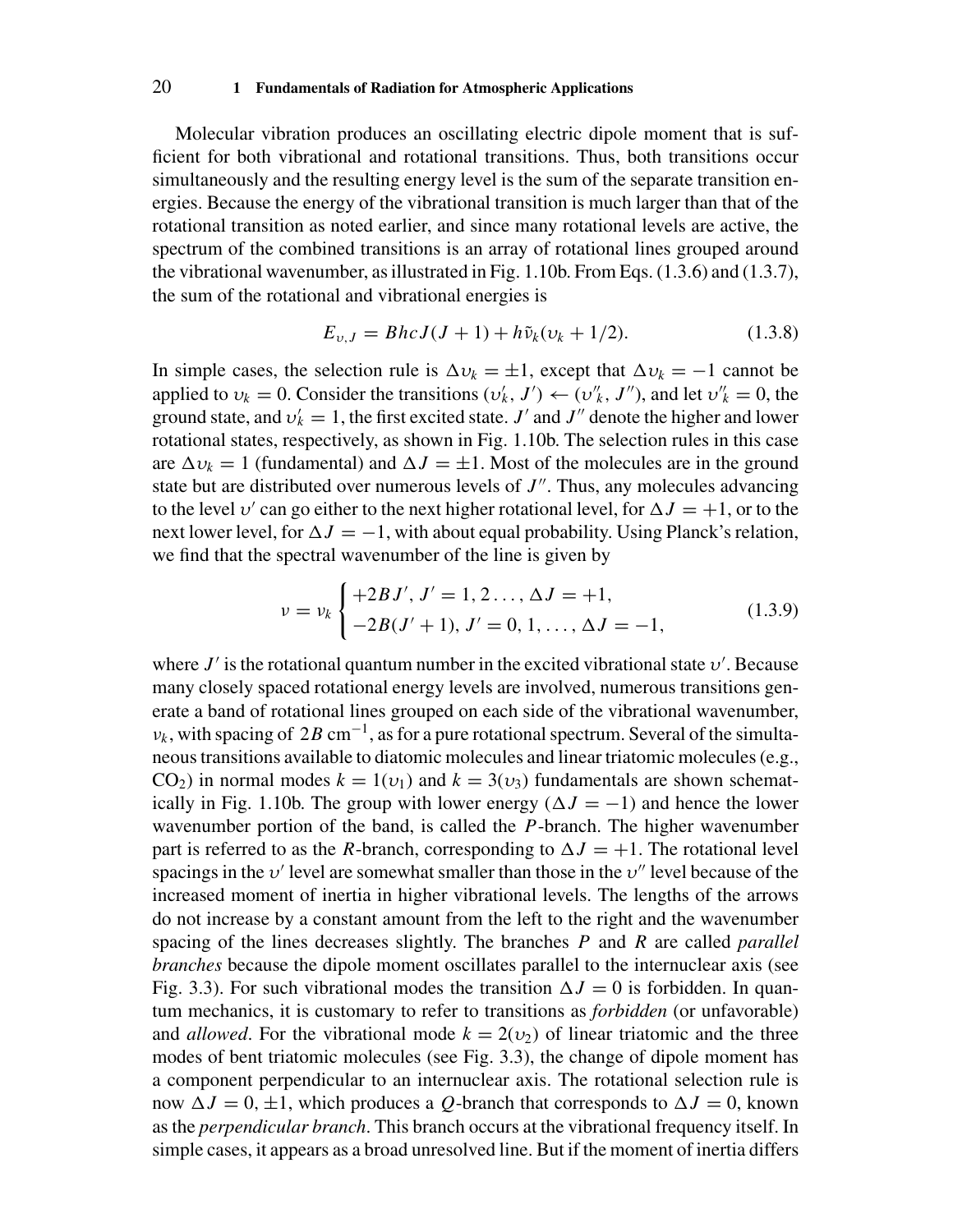in the  $v'$  and  $v''$  levels, the Q-branch may be seen as a group of very closely spaced lines.

The vibrational and rotational transitions discussed above are for the harmonicoscillator rigid rotator in which the selection rules are given by  $\Delta J = \pm 1$  and  $\Delta v = \pm 1$ . Because of the anharmonicity of the oscillator, the transition  $v = 1 \leftarrow 0$ differs from the transition  $v = 2 \leftarrow 1$ . The upper-state band  $2 \leftarrow 1$  does not have the same frequency as the ground-state band  $1 \leftarrow 0$ . Moreover, anharmonicity also changes the selection rules from those for a harmonic oscillator in which all integral changes of the quantum numbers are allowed. For example,  $\Delta v = 2$  gives the first *overtone band*with twice the frequency of the normal (fundamental) mode. Simultaneous changes in two different vibrational quantum numbers give rise to *combination* and *difference bands* with frequencies that are the sum or difference of the normal-mode frequencies. They normally have smaller transition probabilities than fundamentals.

### 1.3.2 Line Broadening

Monochromatic emission is practically never observed. Energy levels during energy transitions are normally changed slightly due to both external influences on atoms and molecules, and the loss of energy in emission. As a consequence, radiation emitted during repeated energy transitions is nonmonochromatic, and spectral lines of finite widths are observed. The broadening of spectral lines is caused by: (1) the damping of oscillator vibrations resulting from the loss of energy in emission (the broadening of lines in this case is considered to be normal); (2) the perturbations due to reciprocal collisions between the absorbing molecules and between the absorbing and nonabsorbing molecules; and (3) the *Doppler effect* resulting from the difference in thermal velocities of atoms and molecules. The broadening of lines due to the loss of energy in emission (natural broadening) is practically negligible as compared to that caused by collisions and the Doppler effect. In the upper atmosphere, we find a combination of collision and Doppler broadenings, whereas in the lower atmosphere, below about 20 km, collision broadening prevails because of the pressure effect.

#### 1.3.2.1 PRESSURE BROADENING

The shape of spectral lines due to collisions, referred to as *pressure broadening,* is given by the *Lorentz profile* (Lorentz, 1906). It is expressed by the formula

$$
k_{\nu} = \frac{S}{\pi} \frac{\alpha}{(\nu - \nu_0)^2 + \alpha^2} = Sf(\nu - \nu_0),
$$
 (1.3.10)

where  $k_{\nu}$  denotes the absorption coefficient,  $\nu_0$  is the wavenumber of an ideal, monochromatic line,  $\alpha$  is the half-width of the line at the half-maximum and is a function of pressure and to a lesser degree of the temperature,  $f(v - v_0)$  represents the shape factor of a spectral line, and the line strength or line intensity *S* is defined by

$$
\int_{-\infty}^{\infty} k_{\nu} d\nu = S. \tag{1.3.11}
$$

In this case, we say the absorption coefficient is normalized. Figure 1.11 illustrates the Lorentz profile.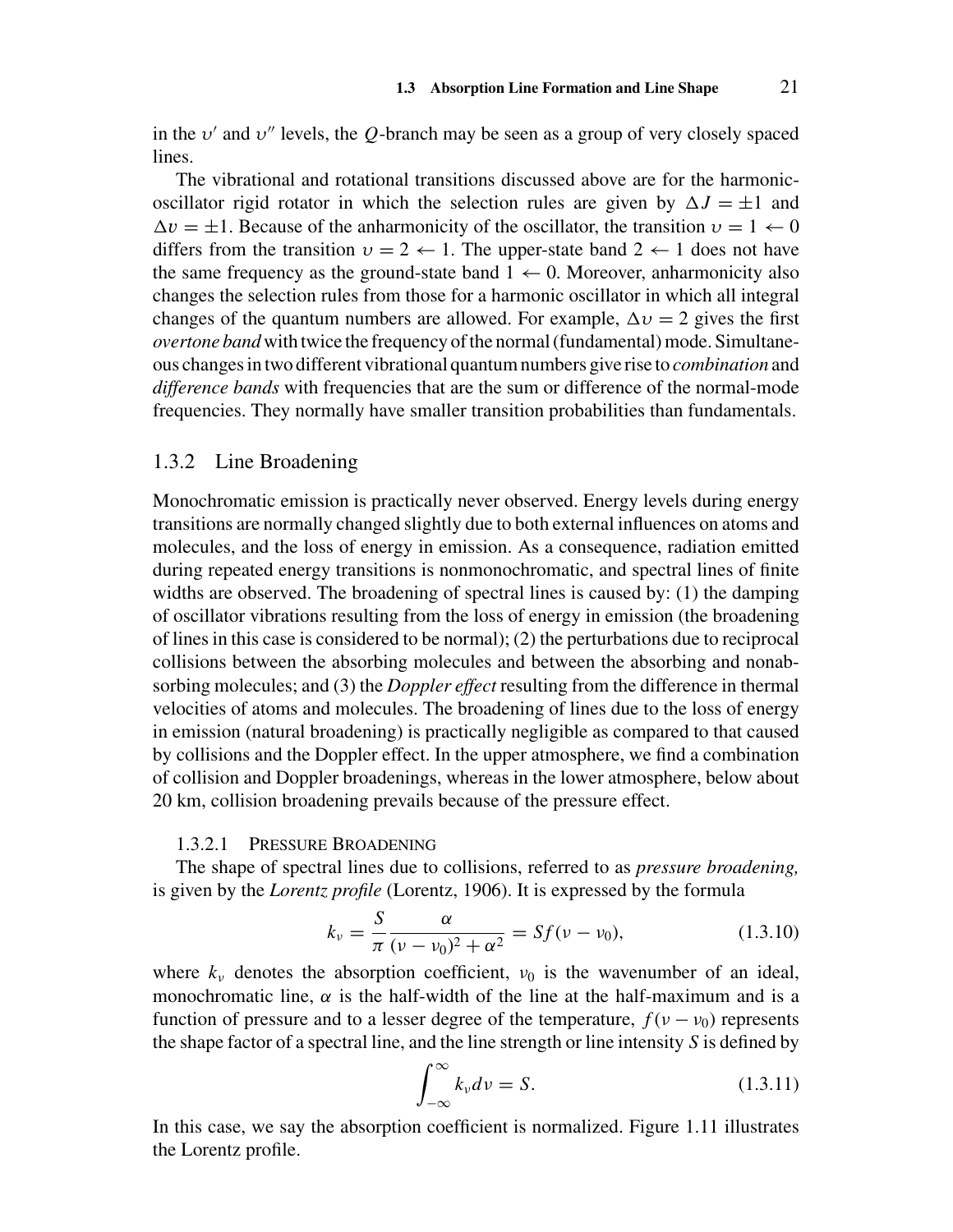

**Figure 1.11** Demonstrative Lorentz and Doppler line shapes for the same intensities and line widths.

The Lorentz shape of absorption lines is fundamental to the theory of infrared radiative transfer in the atmosphere and thus, we should give a brief explanation of how the formula denoted in Eq. (1.3.10) is derived. An isolated molecule emits or absorbs an almost purely harmonic wave given by

$$
f(t) = A \cos 2\pi \nu_0 ct,
$$
 (1.3.12a)

where *c* is the velocity of light and *A* is an arbitrary amplitude. During the period −*t/*2 to *t/*2, the distribution of amplitude *g*(ν) of the wave in the discrete wavenumber domain may be obtained from the Fourier cosine transform as follows:

$$
g(\nu) = \sqrt{\frac{2}{\pi}} \int_0^t (A \cos 2\pi \nu_0 ct') \cos 2\pi \nu ct' dt'
$$
  
= 
$$
\frac{A}{(2\pi)^{3/2} c} \left[ \frac{\sin \pi (\nu_0 + \nu) ct}{\nu_0 + \nu} + \frac{\sin \pi (\nu_0 - \nu) ct}{\nu_0 - \nu} \right].
$$
 (1.3.12b)

Generally, the widths of absorption lines are much smaller than  $v_0$ , so that the first term in Eq. (1.3.12b) may be neglected when it is compared to the second.

The only deviation from purely harmonic behavior would be produced by the damping due to the loss of energy in emission. In the infrared, the spectroscopic effect of this damping is extremely small. However, if a radiating molecule collides with another molecule, it alters the radiating harmonic wave train due to the intermolecular forces, and the frequency of the emitting molecules would be temporarily shifted by an appreciable amount. Since the collision may be considered to be instantaneous, we may assume that the principal effect of the collision is to destroy the phase coherence of the emitted wave train. That is to say, after the collision the molecule starts emitting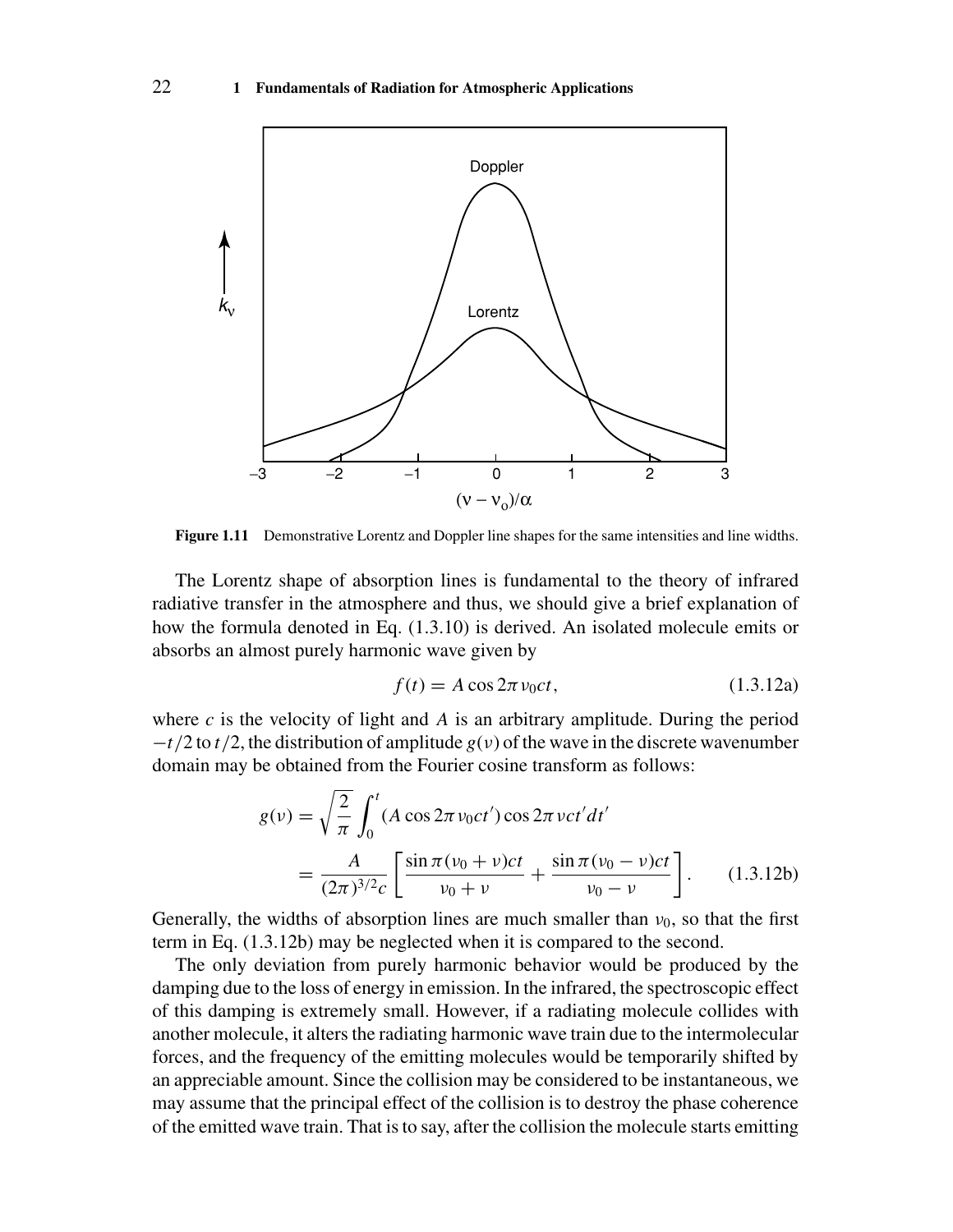at another phase and these new phases are now randomly distributed. From general statistical principles, the time between collisions is distributed according to Poisson's law that the probability a collision occurs between *t* and  $t + dt$  is  $e^{-t/t_0}$ , where  $t_0$  is the mean time between collisions. All the initial phases of the wave trains must be averaged. Thus, the absorption coefficient will be given by

$$
k_{\nu} = A' \int_0^{\infty} [g(\nu)]^2 e^{-t/t_0} dt,
$$
\n(1.3.13)

where  $[g(v)]^2$  is the distribution of intensity, and A' is a certain constant. Further, by letting  $1/t_0 = 2παc(α in cm<sup>-1</sup>)$  and using Eq. (1.3.11), we find that Eq. (1.3.13) becomes equivalent to Eq. (1.3.10). Here,  $2\pi \alpha c$  is the number of collisions per molecule per unit time. [Exercise 1.14 requires the derivation of Eq. (1.3.10) from Eq. (1.3.13).] The Lorentz line shape also can be derived from the classical theory of absorption and dispersion as shown in Appendix D.

From the kinetic theory of gases, the dependence of the half-width  $\alpha$  on pressure and temperature is given by

$$
\alpha = \alpha_0 (p/p_0) (T_0/T)^n, \qquad (1.3.14)
$$

where  $\alpha_0$  is the width at the standard pressure,  $p_0(1013 \text{ mb})$ , and temperature,  $T_0(273 \text{ K})$ . The index *n* ranges from  $\frac{1}{2}$  to 1, depending on the type of molecule. When  $n = \frac{1}{2}$ , it is known as the classical value. Under the reference condition,  $\alpha_0$  ranges from about 0.01 to 0.1 cm<sup>-1</sup> for most radiatively active gases in the earth's atmosphere and depends on the spectral line. For the  $CO<sub>2</sub>$  molecule, it is fairly constant with a value of about 0.07 cm−<sup>1</sup> (see Section 4.2.1 for further discussion).

#### 1.3.2.2 DOPPLER BROADENING

Assuming that there is no collision broadening in a highly rarefied gas, a molecule in a given quantum state radiates at wavenumber  $v_0$ . If this molecule has a velocity component in the line of sight (the line joining the molecule and the observer), and if  $v \ll c$ , the velocity of light, the wavenumber

$$
v = v_0(1 \pm v/c). \tag{1.3.15}
$$

Note that because of the conventional use of notation the wavenumber  $\nu$  and the velocity *v* appear indistinguishable. Let the probability that the velocity component lies between *v* and  $v + dv$  be  $p(v) dv$ . From the kinetic theory, if the translational states are in thermodynamic equilibrium,  $p(v)$  is given by the Maxwell–Boltzmann distribution so that

$$
p(v) dv = (m/2\pi K T)^{1/2} \exp(-mv^2/2KT) dv,
$$
 (1.3.16)

where *m* is the mass of the molecule,  $K$  is the Boltzmann constant, and  $T$  is the absolute temperature.

To obtain the Doppler distribution, we insert the expression of  $\nu$  in Eq. (1.3.15) into Eq. (1.3.16), and perform normalization to an integrated line intensity *S* defined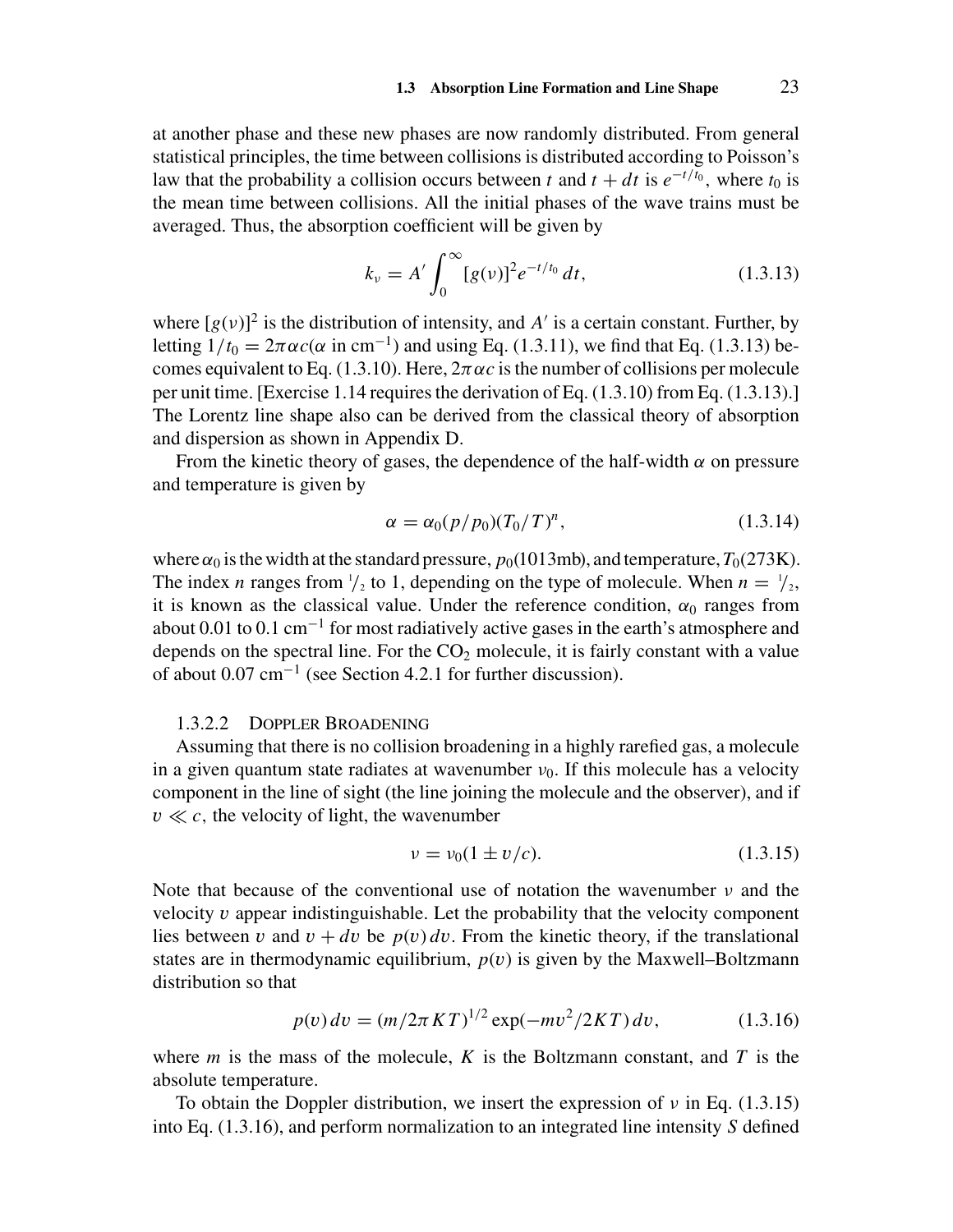in Eq. (1.3.11). After these operations, we find the absorption coefficient in the form

$$
k_{\nu} = \frac{S}{\alpha_D \sqrt{\pi}} \exp\left[-\left(\frac{\nu - \nu_0}{\alpha_D}\right)^2\right],\tag{1.3.17}
$$

where

$$
\alpha_D = v_0 (2KT/mc^2)^{1/2},\qquad(1.3.18)
$$

is a measure of the Doppler width of the line. The half-width at the half-maximum is  $\alpha_D\sqrt{\ln 2}$ . The Doppler half-width is proportional to the square root of the temperature.

A graphical representation of the Doppler line shape is also shown in Fig. 1.11. Since the absorption coefficient of a Doppler line is dependent on  $\exp[-(\nu - \nu_0)^2]$ , it is more intense at the line center and much weaker in the wings than the Lorentz shape. This implies that when a line is fully absorbed at the center, any addition of absorption will occur in the wings and will be caused by collision effects rather than Doppler effects.

#### 1.3.2.3 VOIGT PROFILE

In the altitude region extending from about 20 to 50 km, effective line shapes are determined by both collision- and Doppler-broadening processes. We must add the Doppler shift component to the pressure-broadened lines at wavenumbers  $v' - v_0$ in order to combine the two effects. The Doppler line redistributes the Lorentz line at wavenumber  $v'$  to v. The line shapes for pressure and Doppler broadening may then be expressed by  $f(v' - v_0)$  and  $f_D(v - v')$ , respectively. To account for all possible thermal velocities, a convolution of the Lorentz and Doppler line shapes can be performed to obtain

$$
f_v(\nu - \nu_0) = \int_{-\infty}^{\infty} f(\nu' - \nu_0) f_D(\nu - \nu') d\nu'
$$
  
= 
$$
\frac{1}{\pi^{3/2}} \frac{\alpha}{\alpha_D} \int_{-\infty}^{\infty} \frac{1}{(\nu' - \nu_0)^2 + \alpha^2} exp\left[\frac{-(\nu - \nu')^2}{\alpha_D^2}\right] d\nu'.
$$
 (1.3.19a)

This line shape is referred to as the *Voigt profile*.

To simplify the representation of the Voigt profile, we let  $t = (v - v')/\alpha_D$ ,  $y = \alpha/\alpha_D$ , and  $x = (v - v_0)/\alpha_D$ . Thus, we have

$$
f_v(v - v_0) = \frac{1}{\alpha_D \sqrt{\pi}} K(x, y),
$$
 (1.3.19b)

where the Voigt function is defined by

$$
K(x, y) = \frac{y}{\pi} \int_{-\infty}^{\infty} \frac{1}{y^2 + (x - t)^2} e^{-t^2} dt.
$$
 (1.3.20)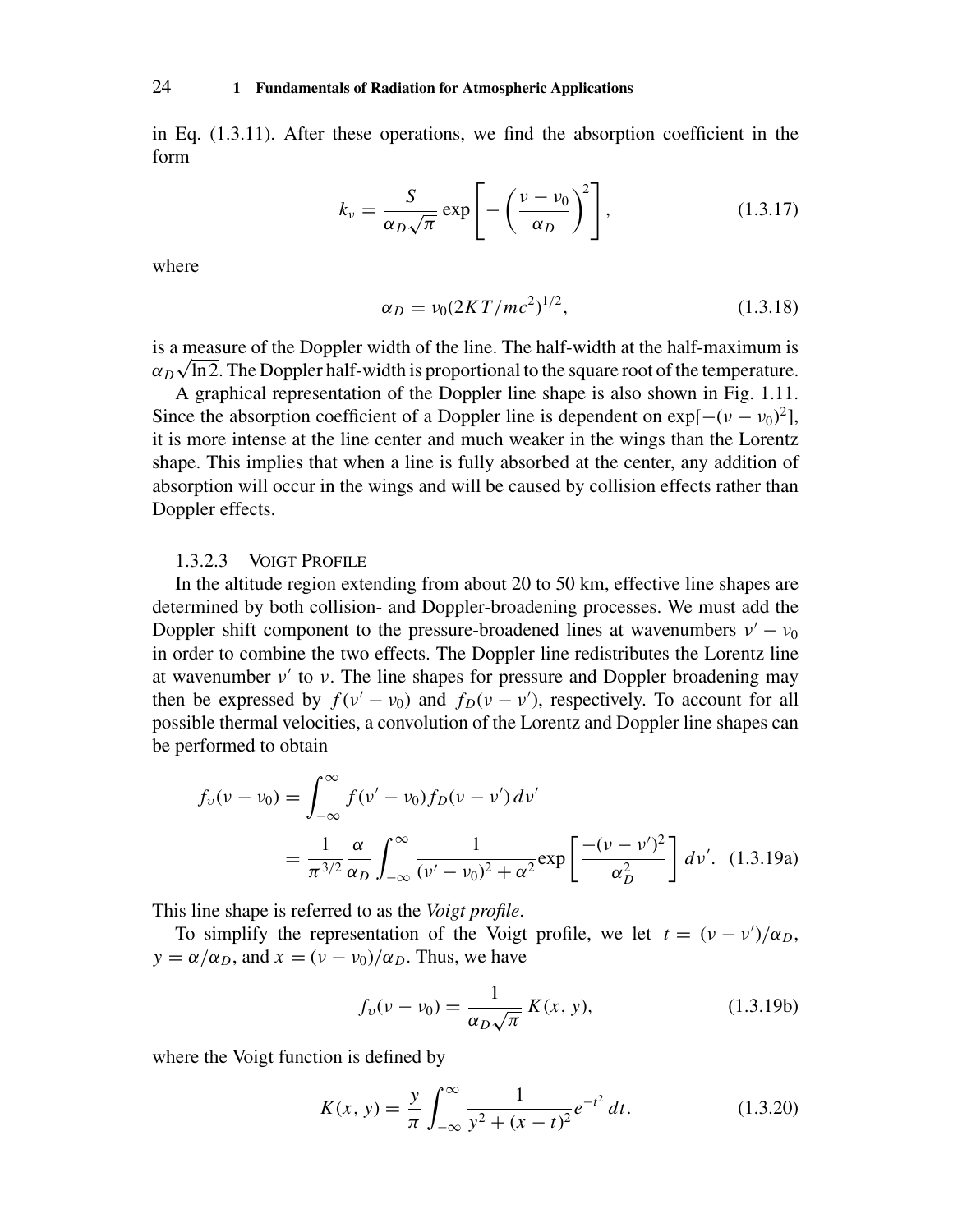Many attempts have been made to simplify the computation of the Voigt function. Closed-form approximations can be developed. The Voigt profile satisfies the requirement of normalization such that

$$
\int_{-\infty}^{\infty} f_{\nu}(\nu - \nu_0) d(\nu - \nu_0) = 1.
$$
 (1.3.21)

Exercise 1.17 requires the derivation of Eq. (1.3.19b) and the proofs that in the limits of  $\alpha \to 0$  and  $\alpha_D \to 0$ , the Voigt profile reduces to the Doppler and Lorentz shapes, respectively.

One final note is in order. The line strength of a specific molecule that undergoes a transition from an upper energy state *i* to a lower energy state *j* is proportional to the square of the transition probability defined by

$$
\mathbf{R}_{ij} = \int \psi_i^* \mathbf{M} \psi_j \, dV, \tag{1.3.22}
$$

where**M**is the matrix of the dipole moment related to the time-dependent Hamiltonian, *V* is the volume,  $\psi_{i,j}$  are wave functions of the upper and lower energy states that can be determined from Schrödinger's equation, and  $\psi^*$  is the conjugate of  $\psi$ . The line strength for absorption also depends on the ratio of the population,  $n_i$ , of the lower energy state of the transition to the total population of the absorbing gas, *n*. At thermodynamic equilibrium, this ratio is defined by the Boltzmann factor in the form

$$
n_j/n = g_j e^{-E_j/KT} / \sum_i g_i e^{-E_i/KT} , \qquad (1.3.23)
$$

where the integer  $g_i$  is called degenerate or statistical weight, which is the number of distinct states having energy  $E_j$ . The denominator on the right side of Eq. (1.3.23) is the *partition function,* which can be determined for both vibrational and rotational states.

#### 1.3.3 Breakdown of Thermodynamic Equilibrium

In Section 1.2.4, we pointed out that in thermodynamic equilibrium, the source function is given by the Planck function, which depends only on temperature, frequency, and the velocity of light, and that within a small constant-temperature enclosure in which nothing changes, an element of matter absorbs and emits according to Planck's and Kirchhoff's laws. However, as was first pointed out by Einstein, emission is also affected by the incident radiation field, referred to as*induced emission*. In the following, we wish to address the extent to which the source function and absorption coefficient can be changed from their equilibrium values by the action of incident radiation. Since the discussion now involves departure from the equilibrium state, the thermodynamic arguments cannot be followed. We must now use a microscopic statistical model to understand the condition under which Kirchhoff's law cannot be applied.

Thermodynamic equilibrium can be defined in terms of Boltzmann's law for the distribution of molecules between two states. Consider a simple case where emission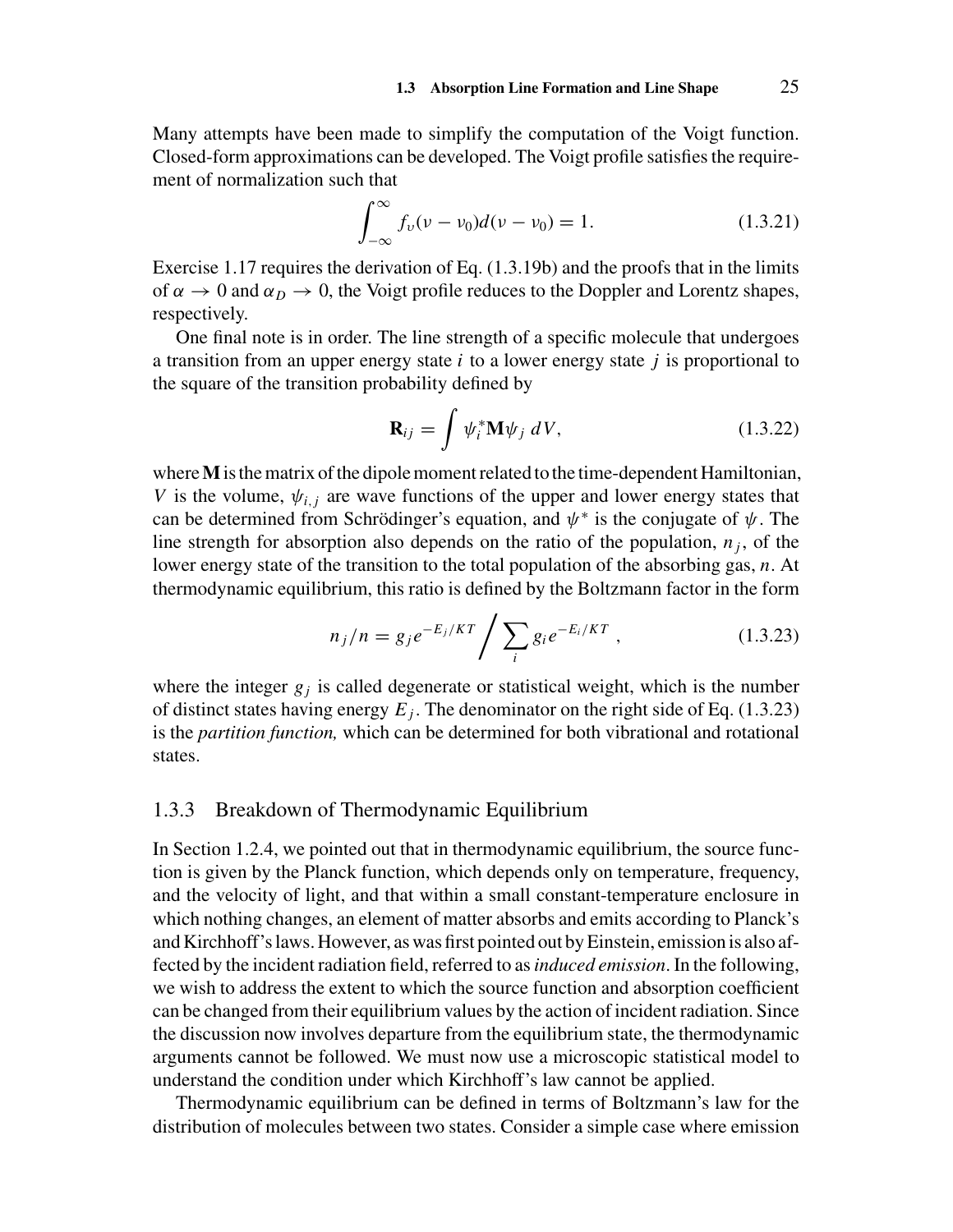

**Figure 1.12** Radiative and collisional transitions connecting two energy states  $E_1$  and  $E_2$  where  $n_i$ are the numbers of molecules at the level  $E_i$  per unit volume;  $g_i$  are the statistical weights;  $b_{21}$  denotes the probability of transition by collisions per unit of time from the upper level  $E_2$  to the lower level  $E_1$  and  $b_{12}$ from  $E_1$  to  $E_2$ ;  $C_{12}$ ,  $C_{21}$ , and  $A_{21}$  are the Einstein coefficients associated with emission and absorption; and  $u_{\tilde{\nu}}$  denotes the radiant energy density.

(or absorption) occurs through transitions between the energy levels  $E_1$  and  $E_2$  of a two-level energy system, as shown in Fig. 1.12. Let  $n_1$  and  $n_2$  be the numbers of molecules at these levels per unit volume; and  $g_1$  and  $g_2$  denote the statistical weights, defined in Eq. (1.3.23). In accordance with Boltzmann's law, the distribution of molecules between two states is defined by

$$
\frac{n_2}{n_1} = \frac{g_2}{g_1} \exp\left(-\frac{E_2 - E_1}{KT}\right) = \frac{g_2}{g_1} e^{-h\tilde{v}/KT},\tag{1.3.24}
$$

where  $\tilde{\nu}$  is the emitting frequency from Planck's relation denoted in Eq. (1.3.1). Under complete equilibrium, Eq. (1.3.24) is obeyed for all energy states throughout the medium. It is known that collisions acting alone will bring about a Boltzmann distribution and consequently a Planck source function. However, in a collisionless medium, radiation can bring about almost any population of energy levels through absorption and induced emission involving a radiating molecule and a photon (*C* coefficients), as shown in Fig. 1.12. Radiative transitions can also take place spontaneously without the presence of a photon or a colliding molecule (*A* coefficients). This occurs from the upper level to the lower level. Including both collision and radiation processes, one can show from the balance of transitions between two energy levels that the state population ratio is given by

$$
\frac{n_2}{n_1} = \frac{g_2}{g_1} \frac{\eta + u_{\tilde{\nu}}}{\eta \exp(h\tilde{\nu}/KT) + 8\pi h\tilde{\nu}^3/c^3 + u_{\tilde{\nu}}},
$$
(1.3.25)

where  $u_{\tilde{v}}$  is the energy density and the coefficient that governs the relative importance of collision and radiation is defined by

$$
\eta = \frac{b_{12} \text{ (collision)}}{C_{12} \text{ (radiation)}}.
$$
\n(1.3.26)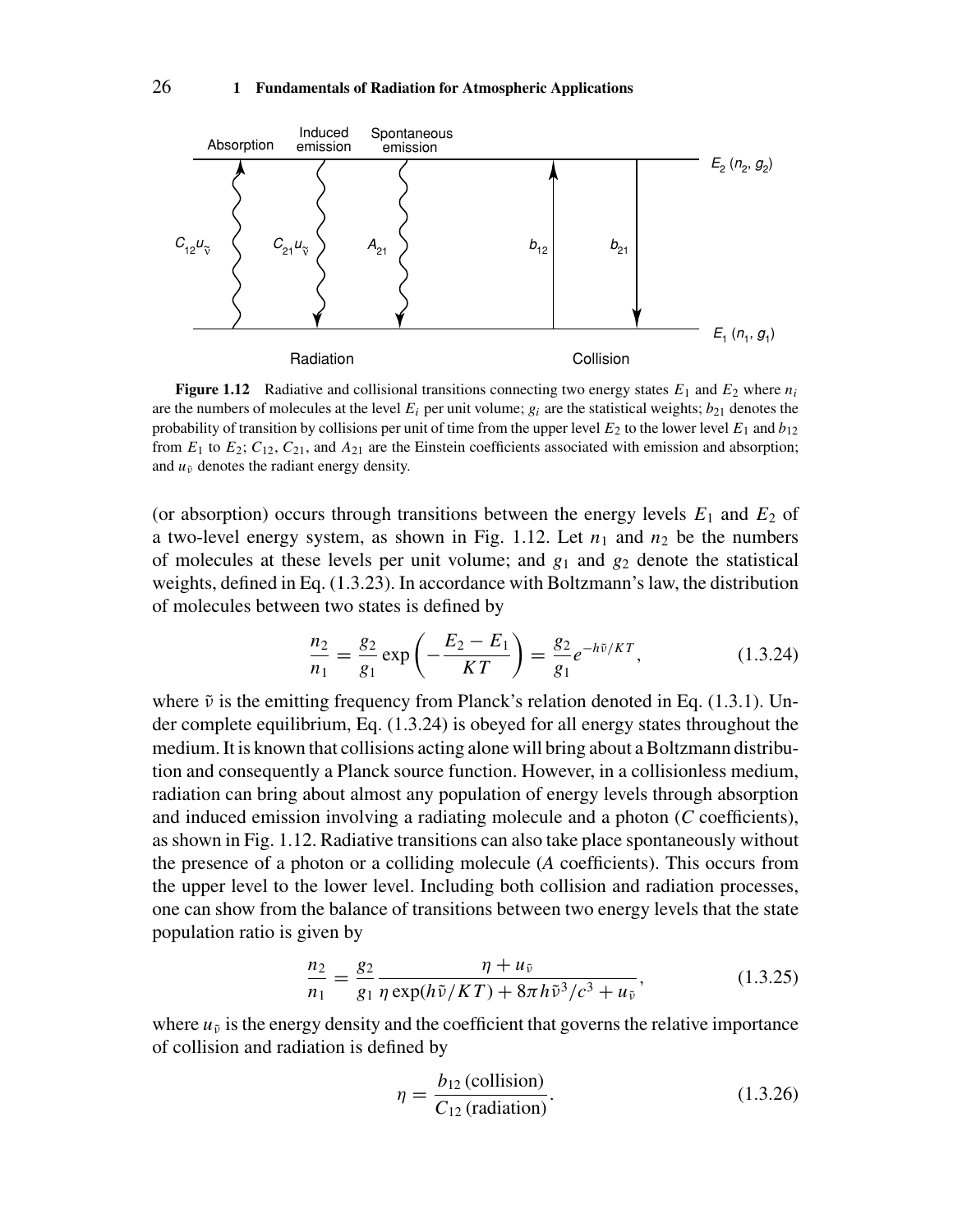Exercise 1.18 requires the derivation of Eq. (1.3.25). The population of energy levels and the resulting source functions will be governed by the conflict between radiative and collisional effects. The rate of collisional adjustment of state populations is determined by a relaxation time proportional to the pressure. Radiative adjustment is determined by the natural lifetime of the excited states with respect to radiative transitions and is dependent on specific molecules but independent of the state of the medium. When the collision events are much larger than the radiative transitions, then  $\eta \gg 1$  and Eq. (1.3.25) reduces to Eq. (1.3.24). In this case, LTE should occur and Planck's law will be valid. On the other hand, if  $\eta \ll 1$ , then a different source function would be required. In the earth's atmosphere, pressure varies rapidly with height and since collisional processes are dependent on pressure, there will be a sharply defined relaxation level below which Planck's law (LTE) is valid for transitions between energy levels but above which a different source function will be required (non-LTE). This level occurs at about 60–70 km in the earth's atmosphere.

# **1.4 Introduction to Radiative Transfer**

# 1.4.1 The Equation of Radiative Transfer

A pencil of radiation traversing a medium will be weakened by its interaction with matter. If the intensity of radiation  $I_\lambda$  becomes  $I_\lambda + dI_\lambda$  after traversing a thickness *ds* in the direction of its propagation, then

$$
dI_{\lambda} = -k_{\lambda} \rho I_{\lambda} ds, \qquad (1.4.1)
$$

where  $\rho$  is the density of the material, and  $k_{\lambda}$  denotes the mass extinction cross section (in units of area per mass) for radiation of wavelength  $\lambda$ . As discussed in Section 1.1.4, the mass extinction cross section is the sum of the mass absorption and scattering cross sections. Thus, the reduction in intensity is due to absorption by the material as well as to scattering by the material.

On the other hand, the radiation's intensity may be strengthened by emission from the material plus multiple scattering from all other directions into the pencil under consideration at the same wavelength (see Fig. 1.13). We define the source function coefficient  $j_{\lambda}$  such that the increase in intensity due to emission and multiple scattering is given by

$$
dI_{\lambda} = j_{\lambda} \rho \, ds, \tag{1.4.2}
$$

where the source function coefficient  $j_{\lambda}$  has the same physical meaning as the mass extinction cross section. Upon combining Eqs. (1.4.1) and (1.4.2), we obtain

$$
dI_{\lambda} = -k_{\lambda} \rho I_{\lambda} ds + j_{\lambda} \rho ds. \qquad (1.4.3)
$$

Moreover, it is convenient to define the source function  $J_{\lambda}$  such that

$$
J_{\lambda} \equiv j_{\lambda}/k_{\lambda}.
$$
 (1.4.4)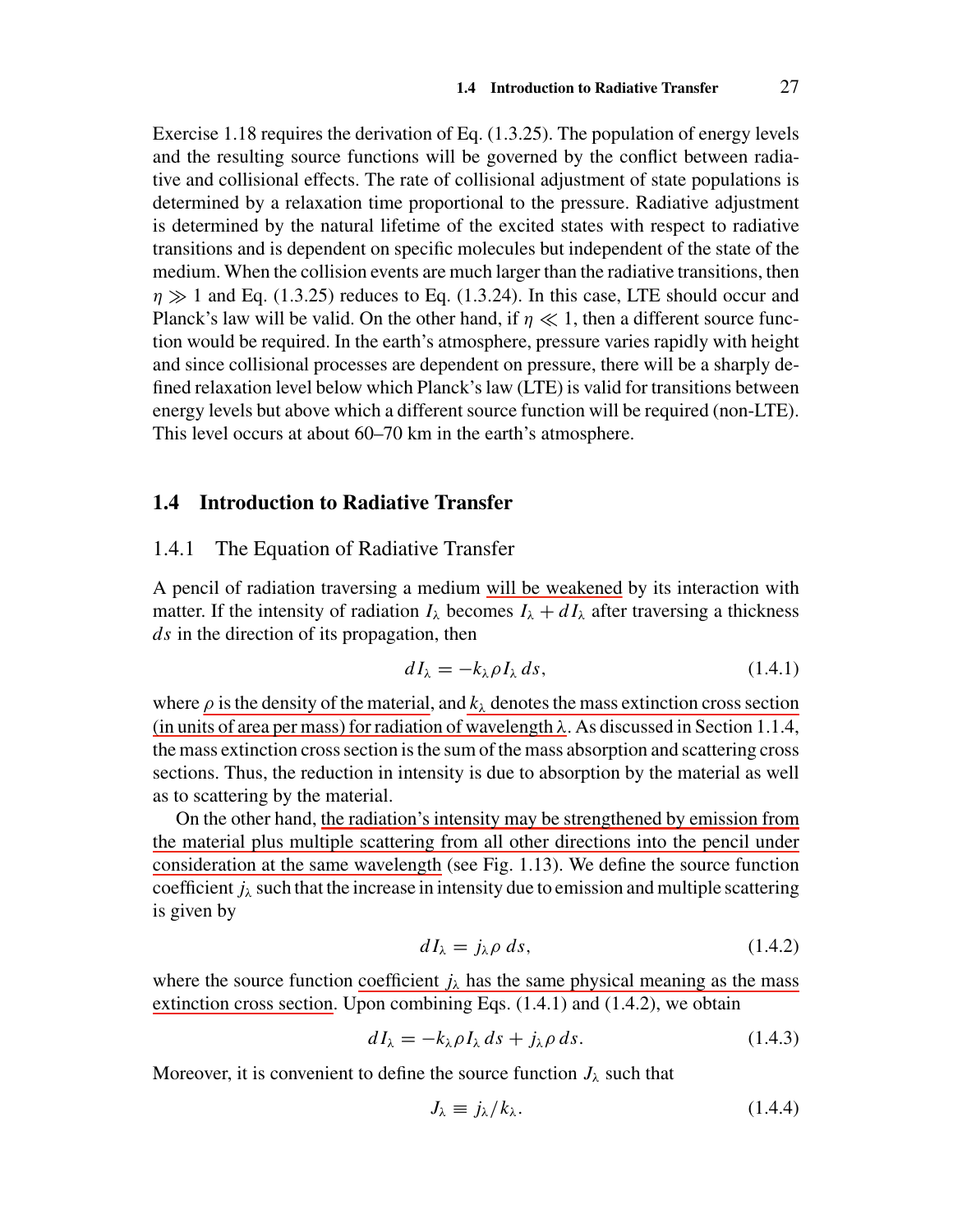

**Figure 1.13** Depletion of the radiant intensity in traversing an extinction medium.

In this manner, the source function has units of radiant intensity. It follows that Eq. (1.4.3) may be rearranged to yield

$$
\frac{dI_{\lambda}}{k_{\lambda}\rho \, ds} = -I_{\lambda} + J_{\lambda}.\tag{1.4.5}
$$

This is the general radiative transfer equation without any coordinate system imposed, which is fundamental to the discussion of any radiative transfer process.

#### 1.4.2 Beer–Bouguer–Lambert Law

Consider a direct light beam from the sun, which covers the wavelengths from about  $0.2$  to 5  $\mu$ m. Emission contributions from the earth–atmosphere system can be generally neglected, as discussed in Section 1.2. Moreover, if the diffuse radiation produced by multiple scattering can be neglected, then Eq. (1.4.5) reduces to the following form:

$$
\frac{dI_{\lambda}}{k_{\lambda}\rho ds} = -I_{\lambda}.\tag{1.4.6}
$$

Let the incident intensity at  $s = 0$  be  $I_\lambda(0)$ . Then the emergent intensity at a distance *s* away shown in Fig. 1.13 can be obtained by integrating Eq. (1.4.6) and is given by

$$
I_{\lambda}(s_1) = I_{\lambda}(0) \exp\left(-\int_0^{s_1} k_{\lambda} \rho \, ds\right). \tag{1.4.7}
$$

Assuming that the medium is homogeneous, so that  $k_{\lambda}$  is independent of the distance *s*, and defining the path length

$$
u = \int_0^{s_1} \rho \, ds,\tag{1.4.8}
$$

Eq. (1.4.7) can be expressed by

$$
I_{\lambda}(s_1) = I_{\lambda}(0)e^{-k_{\lambda}u}.
$$
\n(1.4.9)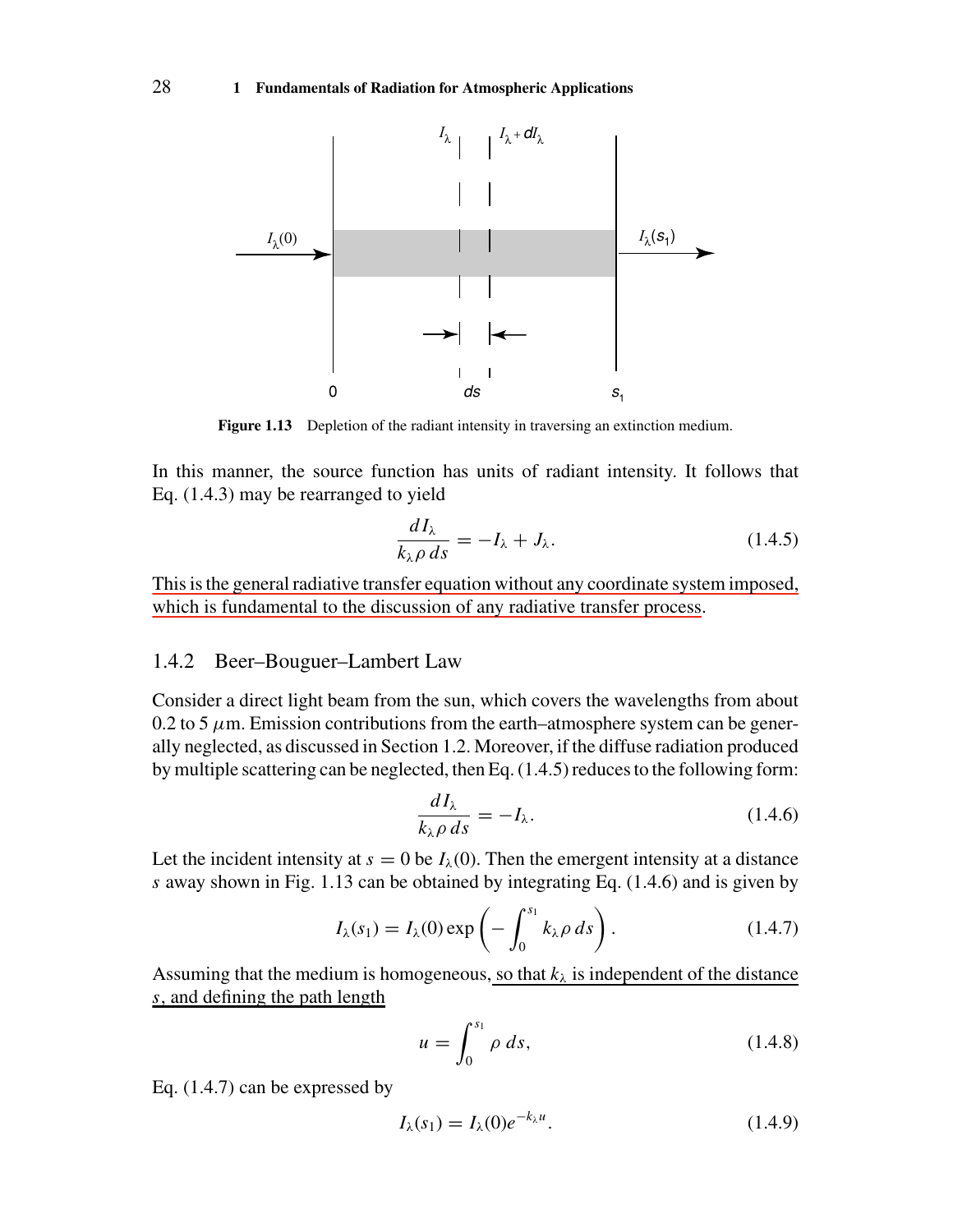This is known as Beer's law or Bouguer's law or Lambert's law, referred to here as the Beer–Bouguer–Lambert law, which states that the decrease in the radiant intensity traversing a homogeneous extinction medium is in accord with the simple exponential function whose argument is the product of the mass extinction cross section and the path length. Since this law involves no directional dependence, it is applicable not only to the intensity quantity but also to the flux density and the flux.

From Eq. (1.4.9), we can define the monochromatic transmissivity  $T_{\lambda}$  as follows:

$$
T_{\lambda} = I_{\lambda}(s_1) / I_{\lambda}(0) = e^{-k_{\lambda} u}.
$$
 (1.4.10)

Moreover, for a nonscattering medium, the monochromatic absorptivity, representing the fractional part of the incident radiation that is absorbed by the medium, is given by

$$
A_{\lambda} = 1 - T_{\lambda} = 1 - e^{-k_{\lambda}u}.
$$
 (1.4.11)

Equations (1.4.10) and (1.4.11) are normally expressed in the wavenumber domain in conjunction with the application of infrared radiation transfer. Finally, if there is a scattering contribution from the medium, certain portions of the incident radiation may reflect back to the incident direction. In this case, we may define the monochromatic reflectivity  $R_{\lambda}$ , which is the ratio of the reflected (backscattered) intensity to the incident intensity. On the basis of the conservation of energy, we must have

$$
T_{\lambda} + A_{\lambda} + R_{\lambda} = 1 \tag{1.4.12}
$$

for the transfer of radiation through a scattering and absorbing medium.

### 1.4.3 Schwarzschild's Equation and Its Solution

Consider a nonscattering medium that is in local thermodynamic equilibrium. A beam of intensity  $I_{\lambda}$  passing through it will undergo the absorption and emission processes simultaneously. This is the case for the transfer of thermal infrared radiation emitted from the earth and the atmosphere. The source function, as defined in Eq. (1.4.4), is given by the Planck function and can be expressed by

$$
J_{\lambda} = B_{\lambda}(T). \tag{1.4.13}
$$

Hence, the equation of radiative transfer can now be written as

$$
\frac{dI_{\lambda}}{k_{\lambda}\rho \, ds} = -I_{\lambda} + B_{\lambda}(T),\tag{1.4.14}
$$

where  $k_{\lambda}$  is now the absorption coefficient. The first term in the right-hand side of Eq. (1.4.14) denotes the reduction of the radiant intensity due to absorption, whereas the second term represents the increase in the radiant intensity arising from blackbody emission of the material. To seek a solution for Schwarzschild's equation, we define the monochromatic optical thickness of the medium between points  $s$  and  $s_1$  as shown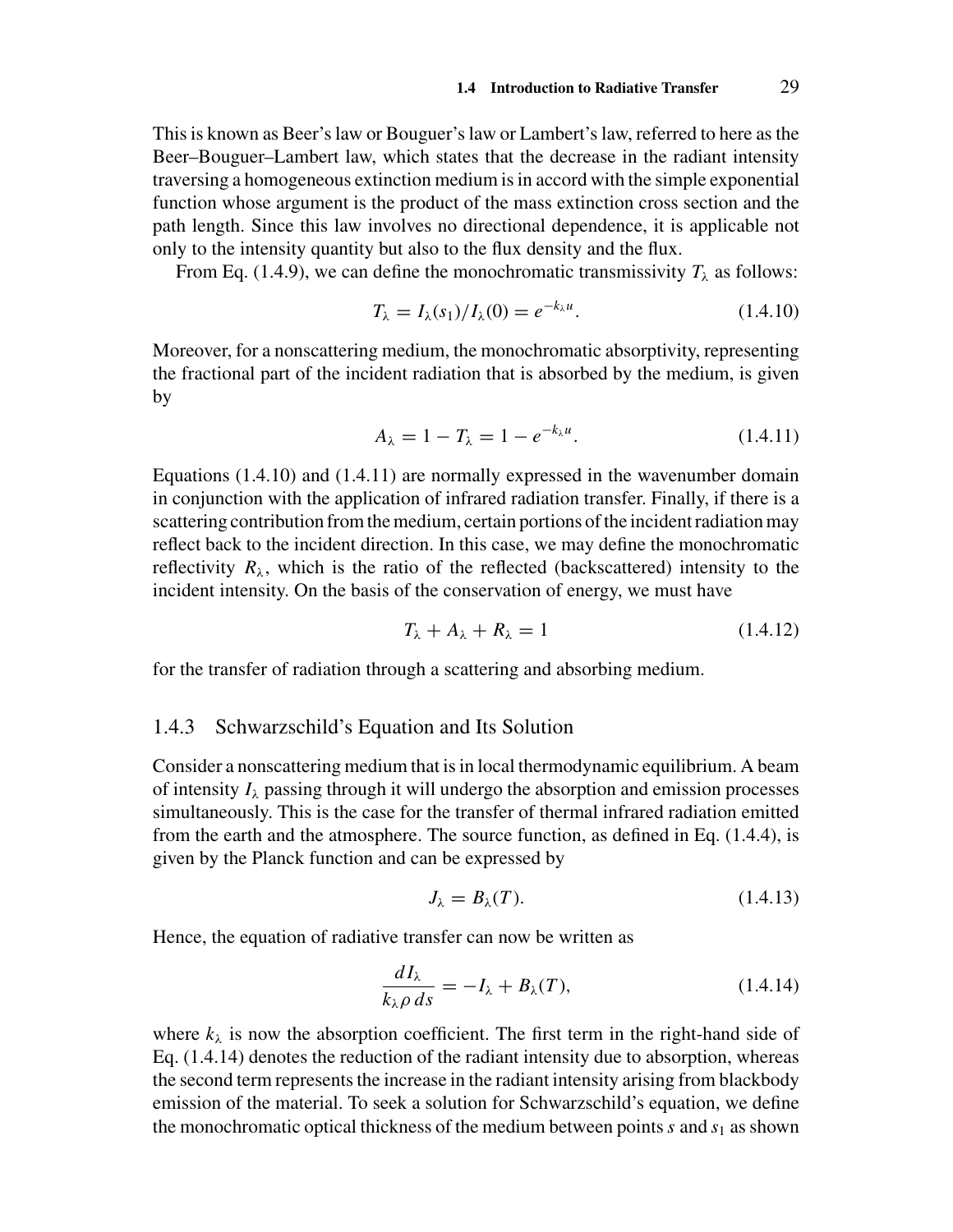

**Figure 1.14** Configuration of the optical thickness  $\tau_{\lambda}$  defined in Eq. (1.4.15).

in Fig. 1.14 in the form

$$
\tau_{\lambda}(s_1, s) = \int_s^{s_1} k_{\lambda} \rho \, ds'. \tag{1.4.15}
$$

By noting that

$$
d\tau_{\lambda}(s_1, s) = -k_{\lambda} \rho \, ds,\tag{1.4.16}
$$

Eq. (1.4.14) becomes

$$
-\frac{dI_{\lambda}(s)}{d\tau_{\lambda}(s_1,s)} = -I_{\lambda}(s) + B_{\lambda}[T(s)].
$$
\n(1.4.17)

Upon multiplying Eq. (1.4.17) by a factor  $e^{-\tau_{\lambda}(s_1, s)}$ , and integrating the thickness *ds* from 0 to  $s_1$ , we obtain

$$
-\int_0^{s_1} d[I_\lambda(s)e^{-\tau_\lambda(s_1,s)}] = \int_0^{s_1} B_\lambda[T(s)]e^{-\tau_\lambda(s_1,s)}d\tau_\lambda(s_1,s).
$$
 (1.4.18)

Consequently, we have

$$
I_{\lambda}(s_1) = I_{\lambda}(0)e^{-\tau_{\lambda}(s_1,0)} + \int_0^{s_1} B_{\lambda}[T(s)]e^{-\tau_{\lambda}(s_1,s)}k_{\lambda}\rho ds.
$$
 (1.4.19)

The first term in Eq. (1.4.19) is essentially equivalent to Eq. (1.4.7), representing the absorption attentuation of the radiant intensity by the medium. The second term denotes the emission contribution from the medium along the path from  $0$  to  $s<sub>1</sub>$ . If the temperature and density of the medium and the associated absorption coefficient along the path of the beam are known, Eq. (1.4.19) can be integrated numerically to yield the intensity at the point *s*1. Applications of Eq. (1.4.19) to infrared radiative transfer and to the remote sounding of atmospheric temperature profiles and compositions from orbiting meteorological satellites will be discussed in Chapters 4 and 7, respectively.

In the discussion of the absorption and emission lines in the spectra of sun and stars, Schwarzschild (1914) presented Eq. (1.4.14) within the context of Kirchhoff's law and derived an integral solution for the condition without scattering. It is thus referred to as Schwarzschild's equation.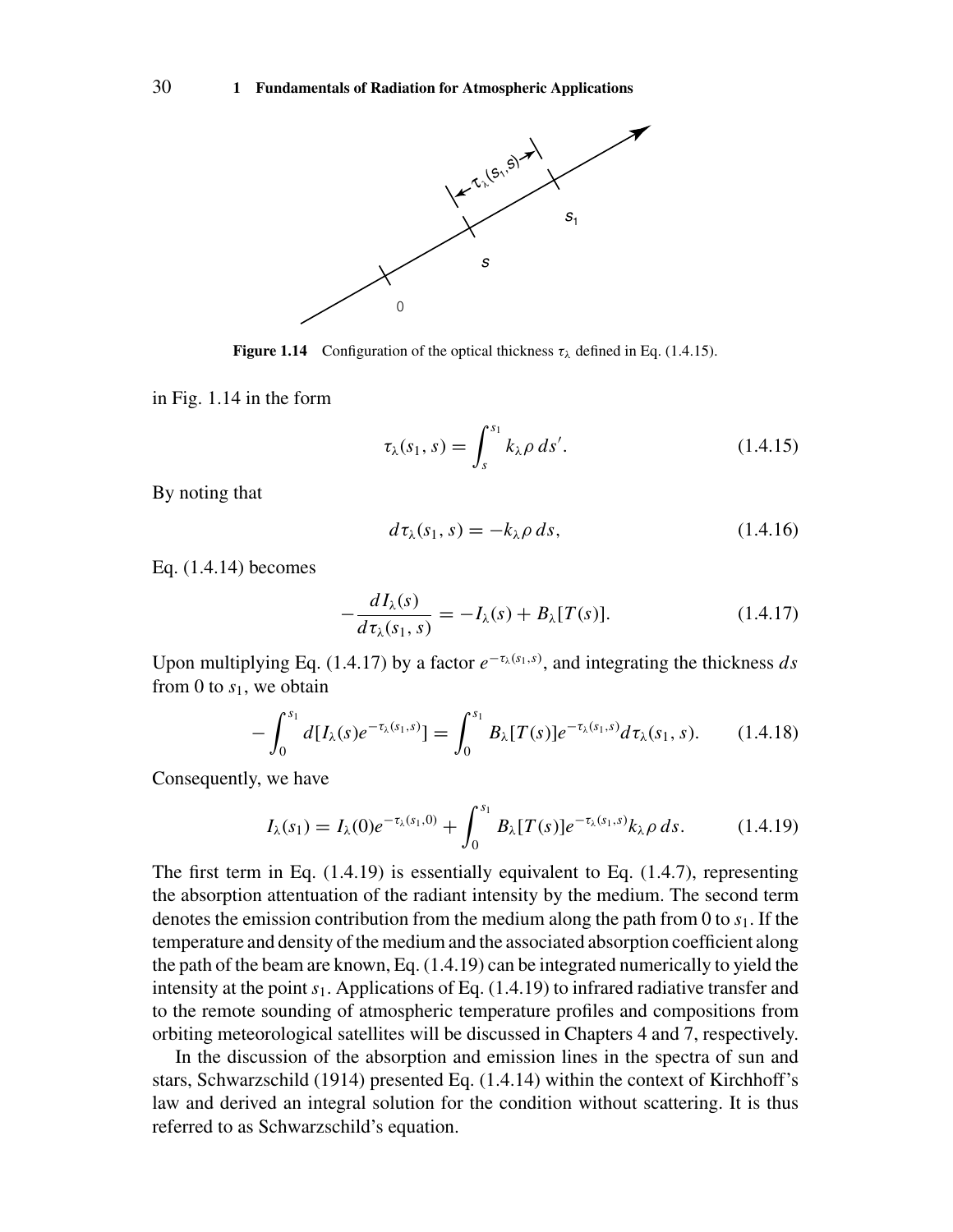

**Figure 1.15** Geometry for plane-parallel atmospheres where  $\theta$  and  $\phi$  denote the zenith and azimuthal angles, respectively, and **s** represents the position vector.

# 1.4.4 The Equation of Radiative Transfer for Plane-Parallel Atmospheres

For many atmospheric radiative transfer applications, it is physically appropriate to consider that the atmosphere in localized portions is plane-parallel such that variations in the intensity and atmospheric parameters (temperature and gaseous profiles) are permitted only in the vertical direction (i.e., height and pressure). In this case, it is convenient to measure linear distances normal to the plane of stratification (see Fig. 1.15). If *z* denotes this distance, then the general equation of radiative transfer defined in Eq. (1.4.5) becomes

$$
\cos\theta \frac{dI(z;\theta,\phi)}{k\rho dz} = -I(z;\theta,\phi) + J(z;\theta,\phi),\tag{1.4.20}
$$

where  $\theta$  denotes the inclination to the upward normal, and  $\phi$  the azimuthal angle in reference to the *x* axis. Here, we have omitted the subscript  $\lambda$  on various radiative quantities.

Introducing the normal optical thickness (or depth)

$$
\tau = \int_{z}^{\infty} k\rho \, dz' \tag{1.4.21}
$$

measured downward from the outer boundary, we have

$$
\mu \frac{dI(\tau; \mu, \phi)}{d\tau} = I(\tau; \mu, \phi) - J(\tau; \mu, \phi), \qquad (1.4.22)
$$

where  $\mu = \cos \theta$ . This is the basic equation for the problem of multiple scattering in plane-parallel atmospheres.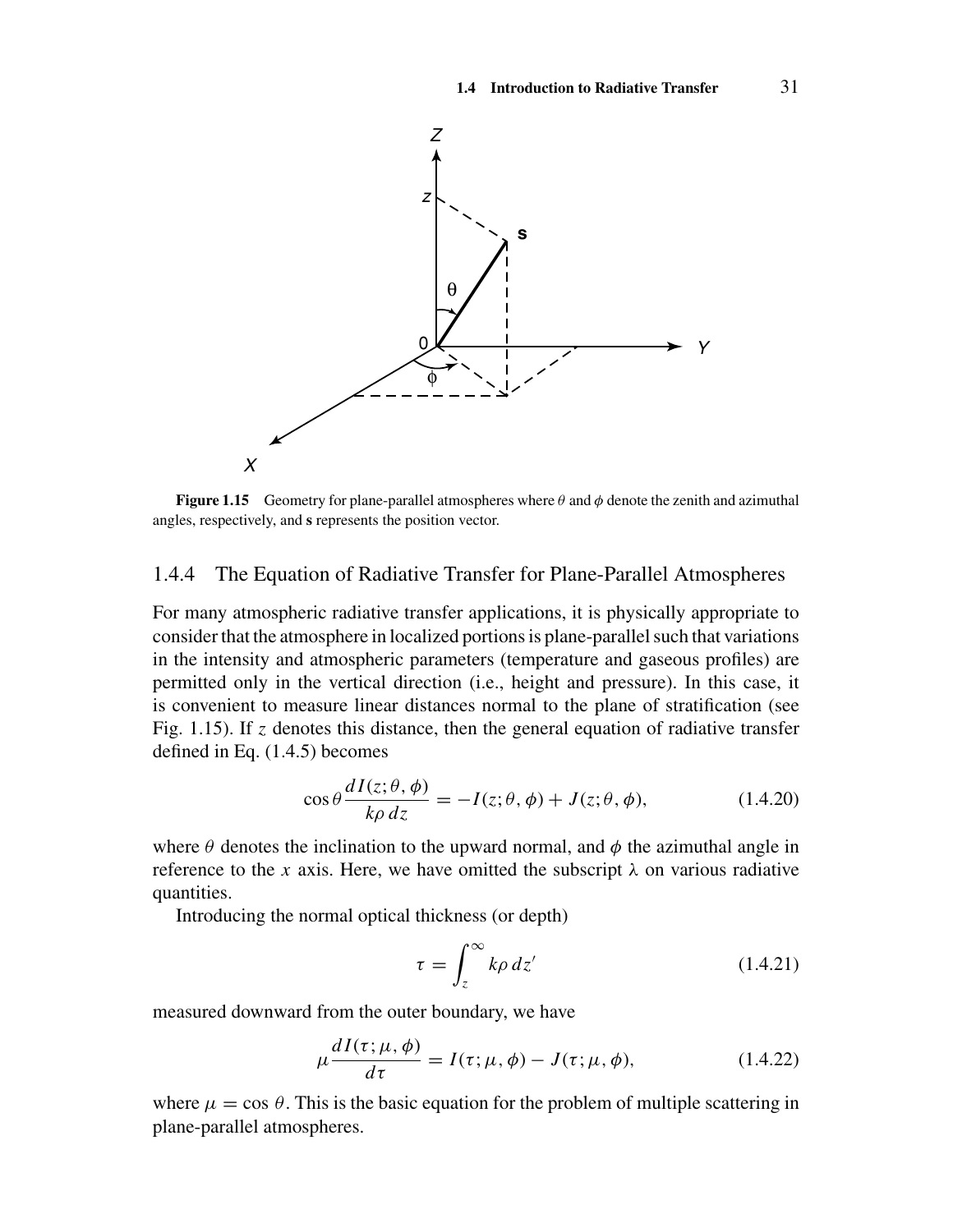

**Figure 1.16** Upward ( $\mu$ ) and downward (− $\mu$ ) intensities at a given level  $\tau$  and at top ( $\tau = 0$ ) and bottom ( $\tau = \tau_*$ ) levels in a finite, plane-parallel atmosphere.

Following the same procedure as that described in Section 1.4.3, Eq. (1.4.22) can be solved to give the upward and downward intensities for a finite atmosphere that is bounded on two sides at  $\tau = 0$  and  $\tau = \tau_*$  as illustrated in Fig. 1.16. To obtain the upward intensity ( $\mu > 0$ ) at level  $\tau$ , we multiply Eq. (1.4.22) by a factor  $e^{-\tau/\mu}$  and perform integration from  $\tau$  to  $\tau = \tau_*$ . This leads to

$$
I(\tau; \mu, \phi) = I(\tau_*, \mu, \phi) e^{-(\tau_* - \tau)/\mu} + \int_{\tau}^{\tau_*} J(\tau'; \mu, \phi) e^{-(\tau' - \tau)/\mu} \frac{d\tau'}{\mu} (1 \ge \mu > 0).
$$
\n(1.4.23)

To derive the downward intensity ( $\mu$  < 0) at level  $\tau$ , a factor  $e^{\tau/\mu}$  is used and  $\mu$  is replaced by  $-\mu$ . After carrying out integration from  $\tau = 0$  to  $\tau$ , we obtain

$$
I(\tau; -\mu, \phi) = I(0; -\mu, \phi)e^{-\tau/\mu} + \int_0^{\tau} J(\tau'; -\mu, \phi)e^{-(\tau - \tau')/\mu} \frac{d\tau'}{\mu} (1 \ge \mu > 0).
$$
\n(1.4.24)

In Eqs. (1.4.23) and (1.4.24),  $I(\tau_*, \mu, \phi)$  and  $I(0; -\mu, \phi)$  represent the inward source intensities at the bottom and top surfaces, respectively, as shown in Fig. 1.16.

For applications to planetary atmospheres, it is desirable to measure the emergent outward intensities at the top and bottom of the atmosphere in conjunction with the remote sensing of atmospheric compositions and radiation balance studies. Upon setting  $\tau = 0$  in Eq. (1.4.23), we have

$$
I(0; \mu, \phi) = I(\tau_*; \mu, \phi)e^{-\tau_*/\mu} + \int_0^{\tau_*} J(\tau'; \mu, \phi)e^{-\tau'/\mu} \frac{d\tau'}{\mu}, \qquad (1.4.25)
$$

where the first and second terms represent, respectively, the bottom surface contribution (attenuated to the top) and the internal atmospheric contribution. On the other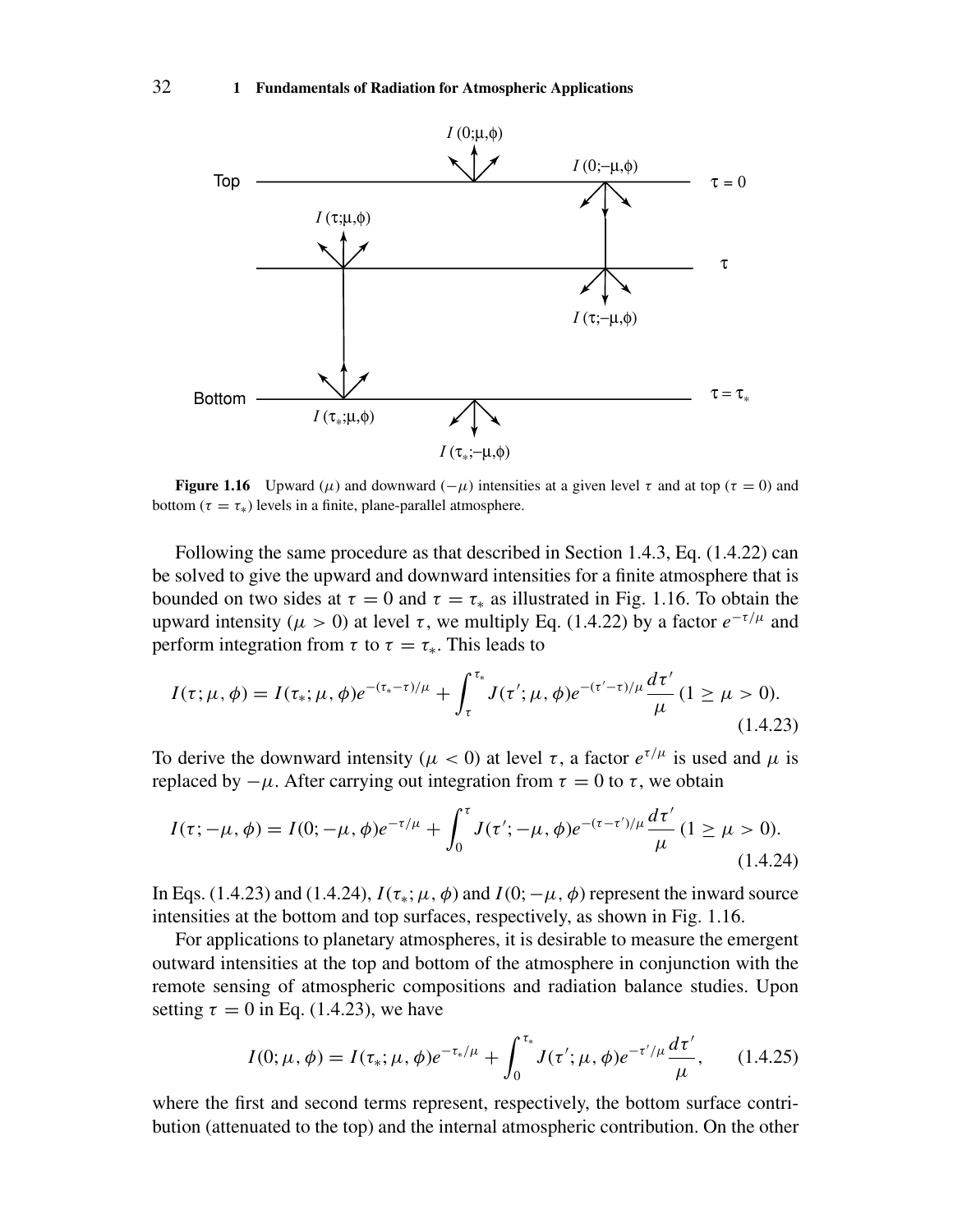hand, if we set  $\tau = \tau_*$  in Eq. (1.4.24), we obtain

$$
I(\tau_*; -\mu, \phi) = I(0; -\mu, \phi)e^{-\tau_*/\mu} + \int_0^{\tau_*} J(\tau'; -\mu, \phi)e^{-(\tau_*-\tau')/\mu}\frac{d\tau'}{\mu}, \quad (1.4.26)
$$

where, again, the first and second terms represent the top surface contribution (attenuated to the bottom) and the internal atmospheric contribution, respectively. Detailed applications of the preceding equations associated with infrared radiation transfer and multiple scattering will be discussed in Chapters 4 and 6.

# 1.4.5 Radiative Transfer Equations for Three-Dimensional Inhomogeneous Media

In several atmospheric conditions, the plane-parallel assumption may not be valid. These include the transfer of radiation in the atmosphere where spherical geometry must be accounted for, and in clouds with finite dimension and/or inhomogeneity in the horizontal direction. The latter has been a subject of contemporary research and development in conjunction with studies of clouds in climate and remote sensing. Although this topic will be further elaborated upon in Chapter 6, here we provide some introductory notes consistent with the preceding presentation. We begin with the general equation of radiative transfer discussed in Section 1.4.1. Letting the extinction coefficient be  $\beta_e = k_\lambda \rho$  and omitting the subscript  $\lambda$  for simplicity, we write

$$
-\frac{dI}{\beta_e ds} = I - J. \tag{1.4.27}
$$

The differential operator can be defined in time and space as follows:

$$
\frac{d}{ds} = \frac{1}{c} \frac{\partial}{\partial t} + \Omega \cdot \nabla, \qquad (1.4.28)
$$

where *c* is the velocity of light,  $\Omega$  is a unit vector specifying the direction of scattering through a position vector **s**, and *t* is time. Under the condition that radiation is independent of time (steady state), such as the illumination from the sun, Eq. (1.4.27) can be expressed by

$$
-\frac{1}{\beta_e(\mathbf{s})}(\mathbf{\Omega}\cdot\nabla)I(\mathbf{s},\mathbf{\Omega})=I(\mathbf{s},\mathbf{\Omega})-J(\mathbf{s},\mathbf{\Omega}),\tag{1.4.29a}
$$

where the source function, *J*, can be produced by the single scattering of the direct solar beam, multiple scattering of the diffuse intensity, and emission of the medium.

In Cartesian coordinates (*x, y,z*), we have

$$
\Omega \cdot \nabla = \Omega_x \frac{\partial}{\partial x} + \Omega_y \frac{\partial}{\partial y} + \Omega_z \frac{\partial}{\partial z}, \qquad (1.4.29b)
$$

where the directional cosines are given by

$$
\Omega_x = \frac{\partial x}{\partial s} = \sin \theta \, \cos \phi = (1 - \mu^2)^{1/2} \cos \phi, \tag{1.4.30a}
$$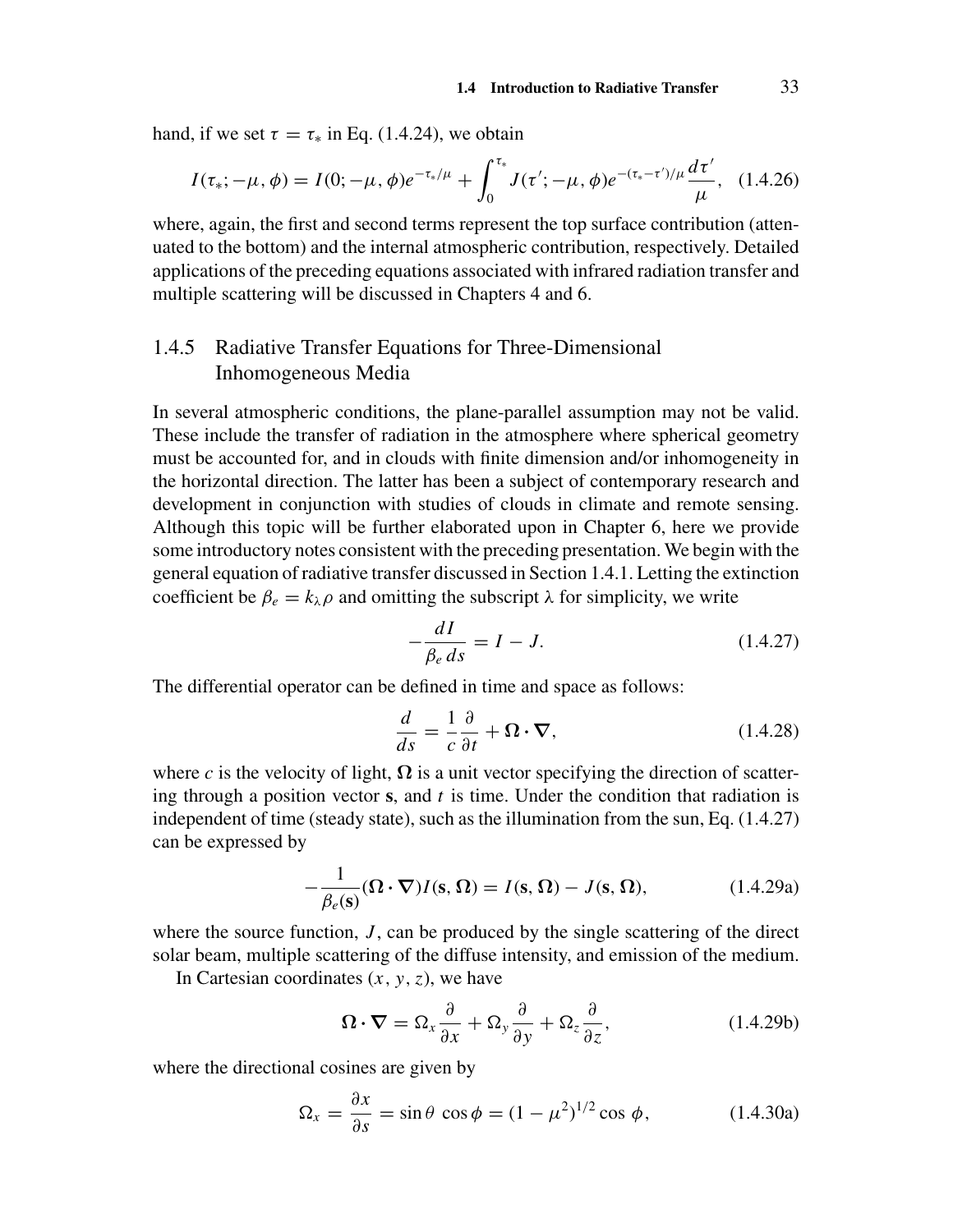#### 34 **1 Fundamentals of Radiation for Atmospheric Applications**

$$
\Omega_y = \frac{\partial y}{\partial s} = \sin \theta \, \sin \phi = (1 - \mu^2)^{1/2} \sin \phi, \tag{1.4.30b}
$$

$$
\Omega_z = \frac{\partial z}{\partial s} = \cos \theta = \mu, \qquad (1.4.30c)
$$

where  $\theta$  and  $\phi$  are the zenith and azimuthal angles defined previously, and  $|\mathbf{s}| = s$  $(x^2 + y^2 + z^2)^{1/2}$ . In general, analytic solutions for Eq. (1.4.29a) do not exist and it must be solved numerically. In cases where the medium is homogeneous with respect to its single-scattering properties including the extinction coefficient, Eq. (1.4.29a) reduces to a first-order partial differential equation from which simplified solutions can be derived. Interested readers should refer to Chapter 6 for further details.

#### Exercises

- 1.1 What is the meaning of isotropic radiation? Show that for isotropic radiation, the monochromatic flux density is  $F_{\lambda} = \pi I_{\lambda}$ .
- 1.2 A meteorological satellite circles the earth at a height *h* above the earth's surface. Let the radius of the earth be  $a_e$  and show that the solid angle under which the earth is seen by the satellite sensor is  $2\pi [1 - (2a_e h + h^2)^{1/2}/(a_e + h)].$
- 1.3 Express the Planck function in the wavelength and wavenumber domains based on the Planck function in the frequency domain.
- 1.4 From Eq. (1.2.10), show that Eq. (1.2.11) is true.
- 1.5 Show that the maximum intensity of the Planck function is proportional to the fifth power of the temperature.
- 1.6 An infrared scanning radiometer aboard a meteorological satellite measures the outgoing radiation emitted from the earth's surface in the 10  $\mu$ m window region. Assuming that the effect of the atmosphere between the satellite and the surface can be neglected, what would be the temperature of the surface if the observed radiance at 10  $\mu$ m is 9.8 W m<sup>-2</sup>  $\mu$ m<sup>-1</sup> sr<sup>-1</sup>?
- 1.7 A black land surface with a temperature of  $15^{\circ}$ C emits radiation at all frequencies. What would be the emitted radiances at 0.7  $\mu$ m, 1000 cm<sup>-1</sup>, and 31.4 GHz? Use appropriate Planck functions in the calculations.
- 1.8 Assuming the average normal body temperature is 98°F, what would be the emittance of the body? If it is not a blackbody but absorbs only 90% of the incoming radiation averaged over all wavelengths, what would be the emittance in this case? Also, at which wavelength does the body emit the maximum energy?
- 1.9 (a) The photosphere of the sun has a temperature of about 5800 K. Assuming it is a blackbody, compute the percentage of its emitting intensity at wavelengths longer than  $5 \mu$ m. (b) The earth–atmosphere system has an equilibrium temperature of about 255 K. Assume it can be considered a blackbody and compute the percentage of its emitting intensity at wavelengths shorter than  $5 \mu m$ .